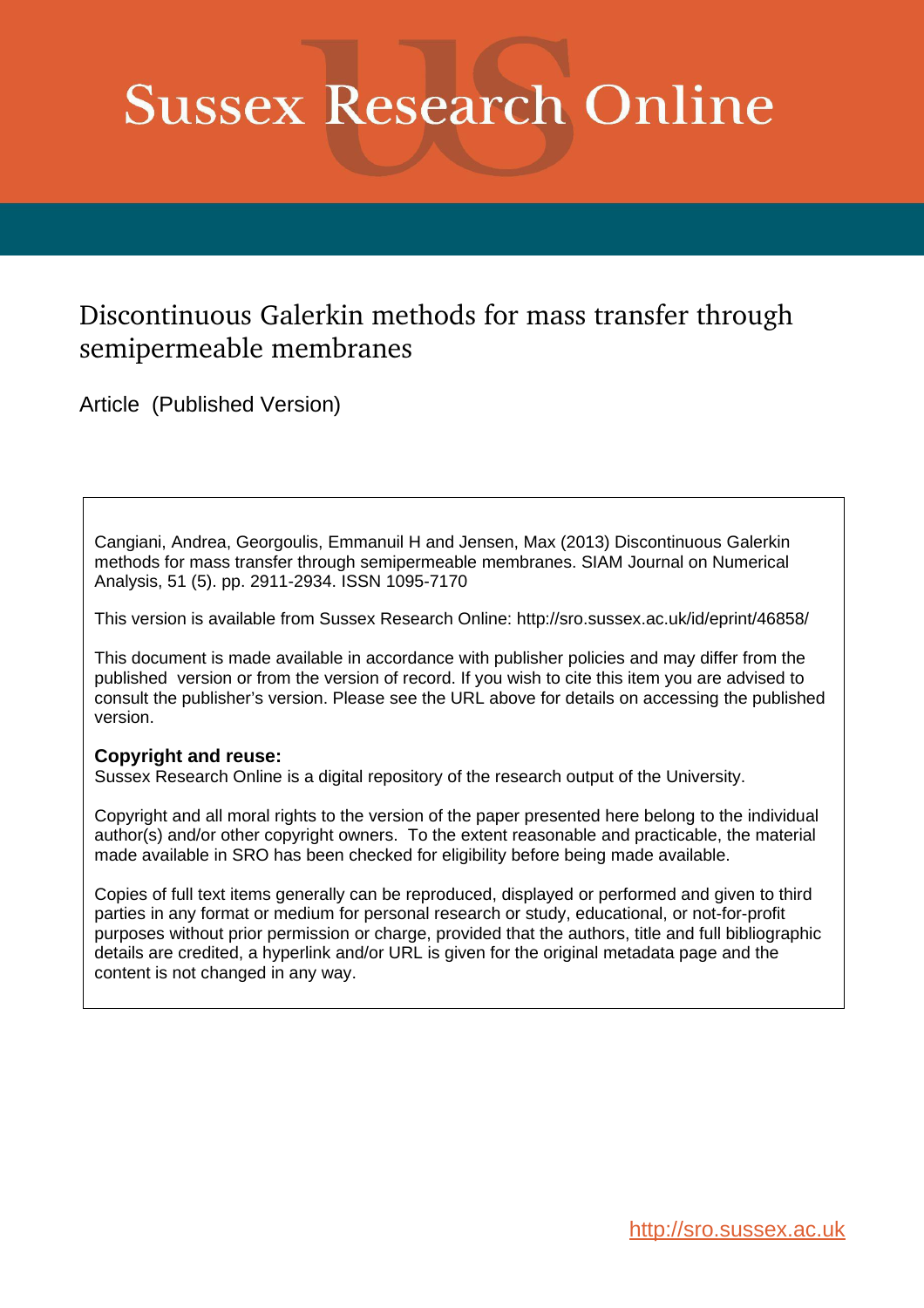#### **DISCONTINUOUS GALERKIN METHODS FOR MASS TRANSFER THROUGH SEMIPERMEABLE MEMBRANES**∗

ANDREA CANGIANI† , EMMANUIL H. GEORGOULIS† , AND MAX JENSEN‡

**Abstract.** A discontinuous Galerkin (dG) method for the numerical solution of initial/boundary value multicompartment partial differential equation models, interconnected with interface conditions, is presented and analyzed. The study of interface problems is motivated by models of mass transfer of solutes through semipermeable membranes. More specifically, a model problem consisting of a system of semilinear parabolic advection-diffusion-reaction partial differential equations in each compartment, equipped with respective initial and boundary conditions, is considered. Nonlinear interface conditions modeling selective permeability, congestion, and partial reflection are applied to the compartment interfaces. An interior penalty dG method is presented for this problem and it is analyzed in the space-discrete setting. The a priori analysis shows that the method yields optimal a priori bounds, provided the exact solution is sufficiently smooth. Numerical experiments indicate agreement with the theoretical bounds and highlight the stability of the numerical method in the advection-dominated regime.

**Key words.** interface modeling, mass transfer, discontinuous Galerkin methods, semilinear parabolic problems, nonlinear interface conditions

**AMS subject classifications.** 65M12, 65M60, 92C05

**DOI.** 10.1137/120890429

**1. Introduction.** Models of mass transfer of substances (solutes) through semipermeable membranes appear in various contexts, such as biomedical and chemical engineering applications [26]. Examples include the modeling of electrokinetic flows, solute dynamics across arterial walls, and cellular signal transduction (see, e.g., [10, 53, 15] and the references therein).

This work is concerned with the development and analysis of numerical methods for a class of continuum models for mass transfer based on initial/boundary value multicompartment partial differential equation (PDE) problems, closed by nonlinear interface conditions. The interface conditions considered are the Kedem–Katchalsky (KK) equations, which represent an established model for the mass transfer mechanisms [37, 36]. More specifically, we consider a generic model problem consisting of a system of semilinear advection-diffusion-reaction parabolic PDE problems in multicompartment configurations, coupled with nonlinear interface KK-type conditions. The focus is to address some challenges in the numerical solution of these models, such as the treatment of nonlinearities due to both the interface modeling and the nonlinear reactions, the discontinuity of the state variables across the interface, as well as the development of stable numerical methods in the advection-dominated regime.

Numerical methods for mass transfer problems based on conforming finite elements have been developed for the solution of solute dynamics across arterial walls; see [53, 46, 45] and the references therein for more details. Some existence results for the purely diffusing interface problem without forcing, coupled with KK-type interface

<sup>∗</sup>Received by the editors September 5, 2012; accepted for publication (in revised form) August 5, 2013; published electronically October 30, 2013.

http://www.siam.org/journals/sinum/51-5/89042.html

<sup>†</sup>Department of Mathematics, University of Leicester, Leicester LE1 7RH, UK (andrea.cangiani@ le.ac.uk, Emmanuil.Georgoulis@le.ac.uk).

<sup>‡</sup>Department of Mathematical Sciences, University of Durham, Durham DH1 3LE, UK (m.p.j. jensen@durham.ac.uk).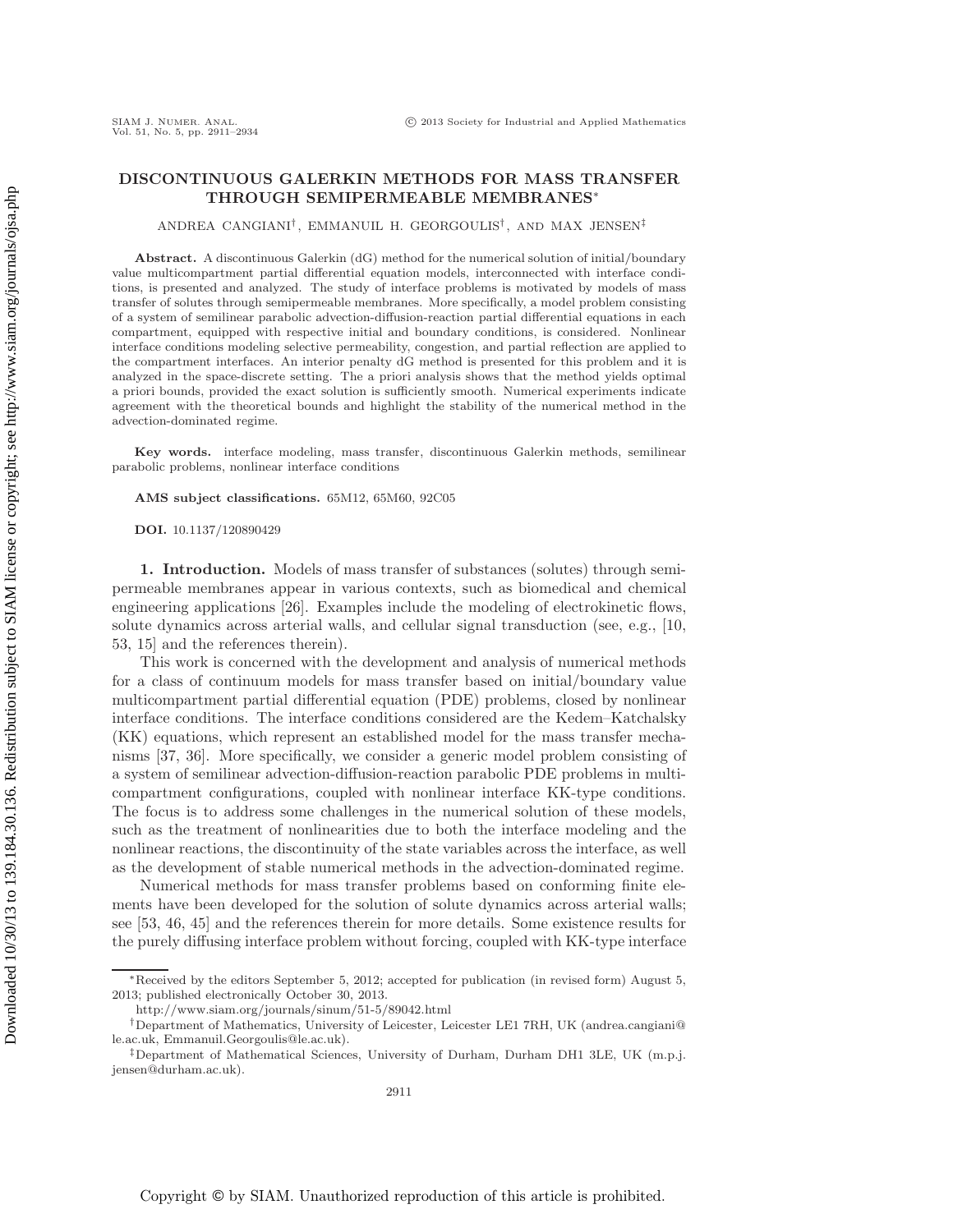conditions, along with some numerical experiments are given in [14]. Further, numerical approaches to the treatment of interface conditions for PDE problems, resulting to globally continuous solutions can be found, e.g., in [6, 3, 16, 44, 41].

Discontinuous Galerkin (dG) methods (see, e.g., [31, 47, 18] and the references therein) and mortar methods (see, e.g., [9] for a survey) have also been proposed for the treatment of coupled systems via interface conditions in various contexts [50, 27, 28, 22, 23, 33, 30, 29]. Also, the advantages of dG methods for interfacing different numerical methods (numerical interfaces) have been identified [43, 17], as well as their use on transmission-type/high-contrast problems, yielding continuous solutions across the transmission interface [21, 12, 24, 13].

Here, we consider a dG method of interior penalty type for the solution of the semilinear parabolic advection-diffusion-reaction PDE system coupled with nonlinear interface conditions of KK-type across the subdomains. The use of dG is motivated partly by the observation that the interface conditions, yielding *discontinuous* solutions across the interface, can be imposed by modifying the interior penalty dG numerical fluxes. Another important factor for employing a dG method is the desired stability property of the numerical method in the advection-dominated regime. A priori bounds for the proposed spatially discrete dG method in both the  $L^{\infty}(L^2)$ and  $L^2(H^1)$ -type norms are presented for a range of reaction fields, under the simplifying assumption that the finite element mesh is aligned with the subdomain interfaces.

A priori error bounds for interior penalty dG methods for parabolic problems have been considered in various settings (see, e.g., [47] for an exposition and the more recent [19]). DG methods for semilinear parabolic spatially self-adjoint problems with locally Lipschitz continuous nonlinearity have been analyzed in [40]. In the present analysis, advection terms are included and systems of equations are considered. In the presence of advection, the analysis of the symmetric interior penalty dG method in [40] would require the assumption of quasi-uniformity of the mesh. To avoid this assumption, a different continuation argument is employed in the derivation of the a priori bounds presented here, at the expense of a stricter growth condition on the nonlinearity of the forcing term. This continuation argument is inspired by the derivation of a posteriori bounds for semilinear parabolic phase-field models [38, 8]. The nonlinear interface terms are tackled using a nonstandard elliptic projection which is inspired by a classical construction of Douglas and Dupont [20] for the treatment of nonlinear boundary conditions.

This paper is organized as follows. In section 2, the PDE model along with a short derivation of the nonlinear interface conditions is presented. Section 3 is devoted to the description of the dG method proposed for the advection-diffusion part of the spatial operator incorporating the nonlinear interface conditions. Section 4 contains error estimates for the new elliptic projection, which is, in turn, utilized in the subsequent a priori error analysis presented in section 5. Section 6 contains numerical experiments highlighting the stability and the optimal rate of convergence of the proposed method in practice. Finally, some conclusions are offered in section 7.

**2. Interface modeling and governing PDEs.** We shall consider systems of parabolic semilinear PDEs describing the flux of solutes around and through a semipermeable membrane. The membrane is modeled as an internal boundary equipped with nonlinear interface conditions which are described in the following section.

**2.1. Interface modeling.** We outline the Kedem–Katchalsky (KK) equations modeling solutes flow across semipermeable membranes. The KK equations have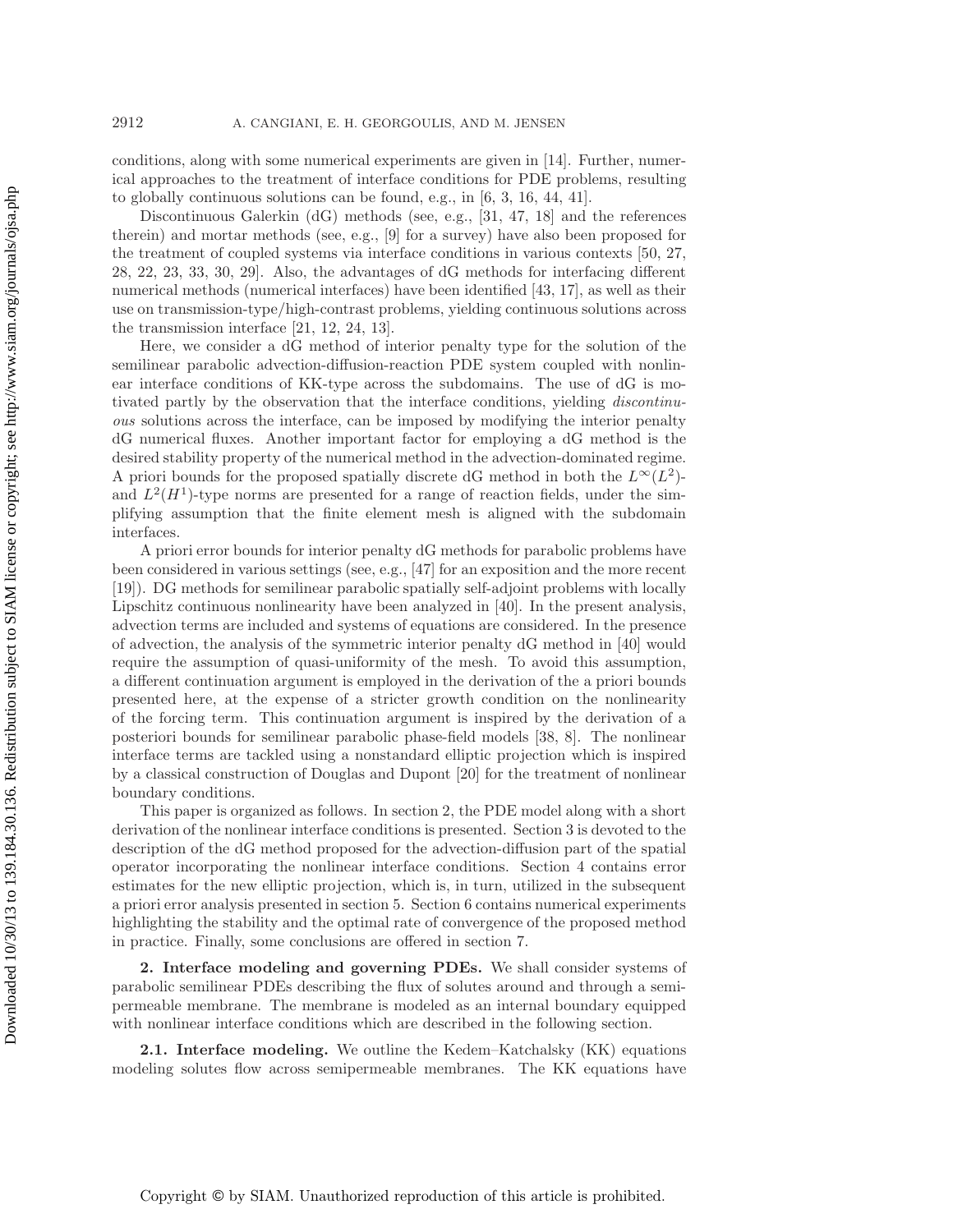been introduced in [37]; we refer the reader to [51] for earlier works and to [26] for a thorough exposition.

It is assumed that the membrane separates two compartments  $\Omega^1$  and  $\Omega^2$  filled with a free fluid which is called the solvent and that the membrane permeabilities are uniform in space and time. The KK equations specify the dependence of the solutes and solvent fluxes across the membrane in terms of two driving forces, namely the hydrostatic and osmotic pressure jumps. In the case of a single solute, the solvent and solute fluxes from  $\Omega^1$  to  $\Omega^2$  normal to the membrane walls are given by, respectively,

(2.1) 
$$
J_v = L_P(\delta \mathbf{p} - \sigma_d \, \delta \pi),
$$

(2.2) 
$$
J_s = \omega \, \delta \pi + J_v (1 - \sigma_f) \bar{u},
$$

in terms of the hydrostatic and osmotic pressure jumps  $\delta p = p^1 - p^2$  and  $\delta \pi = RT \delta u$ , with R being the ideal gas constant, T denoting temperature, and  $\delta u = u^1 - u^2$ the solute concentration jump across the membrane. Here,  $\bar{u}$  represents the average concentration of the solute across the membrane. The above constitutive laws are characterized by the phenomenological coefficients of filtration  $L_P$ , reflection  $\sigma_d$ and  $\sigma_f$ , and permeation  $\omega$ . These coefficients may depend on the concentration while they are assumed to be constant with respect to both the position along the membrane and time.

Equation (2.1), which is known as Starling's law of filtration, shows that the solvent flow is affected by the osmotic flow of the solute. This observation introduces a nonlinearity in the transport term of the solute flux in (2.2). Indeed, substituting  $J_v$  into (2.2) we get the final model for the solute flux:

$$
J_s = \omega R T \delta u + L_P (\delta p - \sigma_d R T \delta u)(1 - \sigma_f) \bar{u} = p(u^1, u^2) \delta u - r \bar{u} (\mathbf{b} \cdot \mathbf{n})|_{\Omega^2}.
$$

In this last expression, we have collected the diffusive part of the flux by introducing the nonlinear *permeability* function  $p(u^1, u^2)$ , and written the advective transport in terms of the friction coefficient  $r \in [0, 1]$  and the normal component of the transport field yielded by the hydrostatic pressure, denoted by  $\mathbf{b} \cdot \mathbf{n}$ .

In presence of  $n$  solutes, it is usually assumed that there is no direct coupling between the solutes' fluxes [26]. Under this simplifying assumption the KK equations describing the flux of the solvent and  $n$  solutes read

(2.3) 
$$
J_v = L_P \bigg(\delta \mathrm{p} - \sum_{j=1}^n \sigma_{d,j} \,\delta \pi_j \bigg),
$$

(2.4) 
$$
J_{s,i} = \omega \, \delta \pi_i + J_v (1 - \sigma_f) \bar{u}_i, \qquad i = 1, \ldots, n,
$$

with  $J_{s,i}$ ,  $\delta \pi_i$ , and  $\bar{u}_i$  representing, respectively, the flux, osmotic pressure, and average concentration of the ith solute. Proceeding as in the case of one solute we get the following expression for the solute fluxes:

(2.5)  
\n
$$
J_{s,i} = p_i(u_i^1, u_i^2) \, \delta u_i - \sum_{j=1}^n \tilde{p}_{i,j}(\mathbf{u}^1, \mathbf{u}^2) \, \delta u_j - r_i \bar{u}_i(\mathbf{b} \cdot \mathbf{n})|_{\Omega^2}
$$
\n
$$
= \mathbf{p}_i(\mathbf{u}^1, \mathbf{u}^2) \cdot \delta \mathbf{u} - r_i \bar{u}_i(\mathbf{b} \cdot \mathbf{n})|_{\Omega^2}, \qquad i = 1, \dots, n,
$$

with  $\delta \mathbf{u} = \mathbf{u}^1 - \mathbf{u}^2$ ,  $\mathbf{u}^j = (u_1^j, \dots, u_n^j)^\mathsf{T}$ ,  $j = 1, 2$ , where  $u_i^j$  denotes the concentration of the *i*th solute in the *j*th compartment,  $p_i$  the corresponding permeability, and  $\tilde{p}_{i,j}$  the cross-coefficients expressing the crowding effect inside the membrane. For the second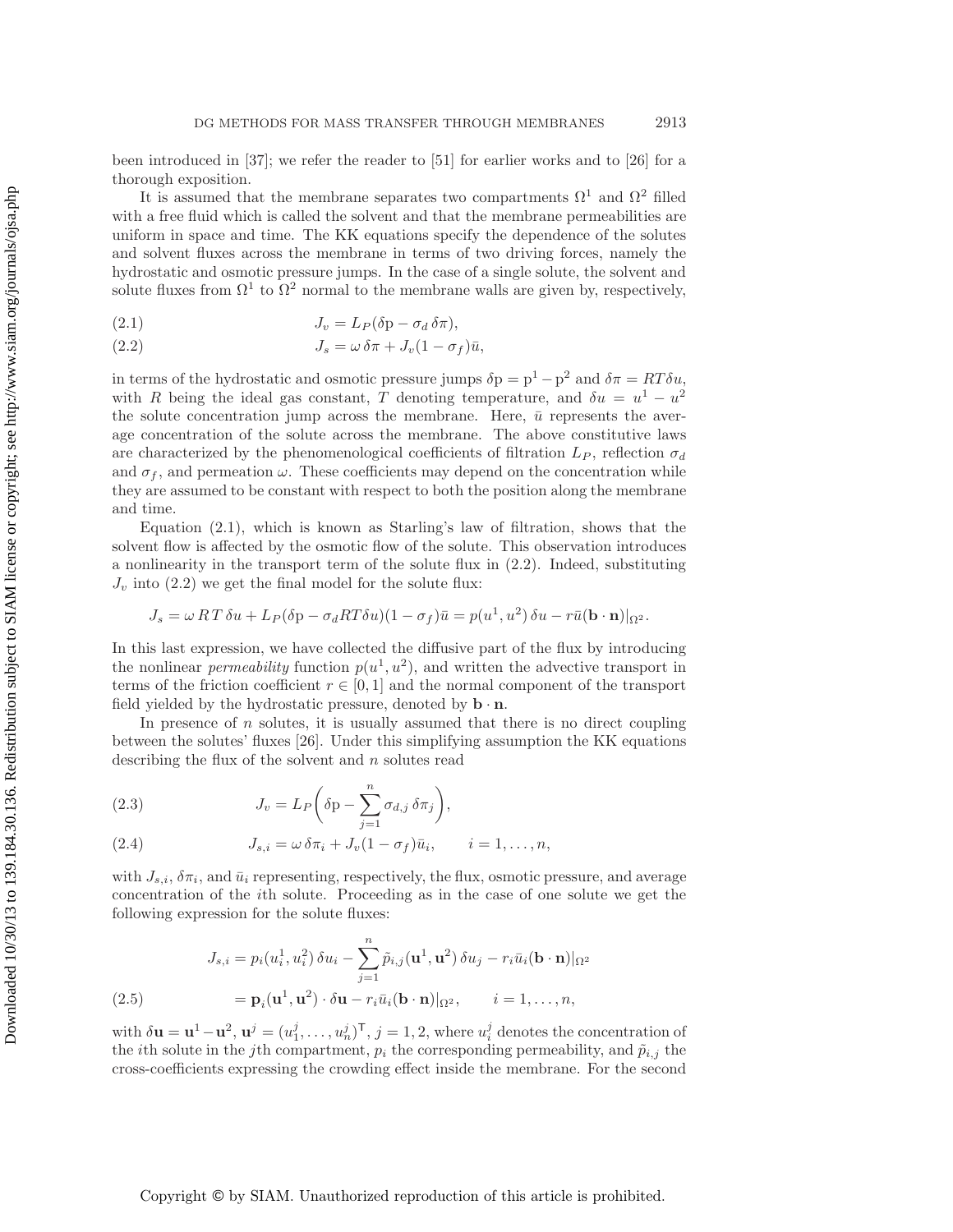

FIG. 2.1. The domain of solution  $\Omega$  is subdivided into two subdomains  $\Omega^1$ ,  $\Omega^2$ . The interface boundary is defined as  $\Gamma_{\mathcal{I}} := (\partial \Omega^1 \cap \partial \Omega^2) \backslash \partial \Omega$ .

equality, we have collected in the vector *permeability* function  $\mathbf{p}_i(\mathbf{u}^1, \mathbf{u}^2)$  all diffusion terms.

It remains to fix a model for the average concentrations inside the membrane. In the case of relatively thick membranes [53, 45], it is appropriate to consider a mechanical approach describing solutes flow within the membrane through an advection-diffusion model. This approach yields a weighted arithmetic average of the concentration at the membrane's faces. Thus, denoting by  $u_i^1$  and  $u_i^2$ ,  $i = 1, \ldots, n$ , such concentrations, we get

(2.6) 
$$
\bar{u}_i = \delta_w u_i := v_i^1 u_i^1 + v_i^2 u_i^2
$$

for some given weights  $v_i = (v_i^1, v_i^2)$  with  $v_i^1 + v_i^2 = 1$ . These can be expressed in terms of the internal Pèclet number of the membrane advection-diffusion model and are so that the upwind value dominates  $[53]$ ; cf. the conditions given below in  $(2.13)$ .

In what follows, the fluxes given by (2.5) together with the model (2.6) for the average concentration inside the membrane are used to close the PDE problem with appropriate interface conditions.

**2.2. Notation.** We denote by  $L^p(\omega)$ ,  $1 \leq p \leq +\infty$ , the standard Lebesgue spaces,  $\omega \subset \mathbb{R}^d$ ,  $d \in \{2,3\}$ , with corresponding norms  $\|\cdot\|_{p,\omega}$ ; if  $\omega = \Omega$ , we shall instead write  $\|\cdot\|_p$ . Also the norm of  $L^2(\omega)$  will be denoted by  $\|\cdot\|_{\omega}$  and if  $\omega = \Omega$  by  $\|\cdot\|$  for brevity; by  $\langle \cdot, \cdot \rangle$  we write the standard  $L^2$ -inner product on  $\Omega$ ; when the arguments are vectors of  $L^2$ -functions, the  $L^2$ -inner product is modified in the standard fashion. We denote by  $H<sup>s</sup>(\omega)$  the standard Hilbertian Sobolev space of index  $s \in \mathbb{R}$  of real-valued functions defined on  $\omega \subset \mathbb{R}^d$ ; in particular,  $H_0^1(\omega)$  signifies the space of functions in  $H^1(\omega)$  whose traces onto the boundary  $\partial \omega$  vanish. For  $1 \leq p \leq +\infty$ , we denote the standard Bochner spaces  $L^p(0,T;X)$ , with X being a Banach space with norm  $\|\cdot\|_X$ . Finally, we denote by  $C(0,T;X)$  the space of continuous functions  $v: [0,T] \to X$ with norm  $||v||_{C(0,T;X)} := \max_{0 \le t \le T} ||v(t)||_X < +\infty.$ 

Let  $\Omega$  be a bounded open domain with Lipschitz boundary in  $\mathbb{R}^d$ , and let  $\partial\Omega$  be the boundary of  $\Omega$ . The domain  $\Omega$  is subdivided into two subdomains  $\Omega^1$  and  $\Omega^2$ , such that  $\Omega = \Omega^1 \cup \Omega^2 \cup \Gamma_{\mathcal{I}}$ , where  $\Gamma_{\mathcal{I}} := (\partial \Omega^1 \cap \partial \Omega^2) \setminus \partial \Omega$ ; see Figure 2.1. For  $i = 1, 2$ , we assume that  $\Omega^i$  has Lipschitz boundary and that  $\partial \Omega^i \cap \partial \Omega$  has positive  $(d-1)$ -dimensional (Hausdorff) measure. We define  $\mathbb{H}^s := [H^s(\Omega^1 \cup \Omega^2)]^n$ ,  $s \in \mathbb{R}$ .

We shall employ the following notational convention: vectors are indicated with lower case bold symbols,  $n \times n$  diagonal matrices with upper case (nonbold) symbols, and  $n \times d$  tensors with upper case bold symbols.

The gradient  $\nabla$ **v** of a vector function **v** :  $\Omega^1 \cup \Omega^2 \to \mathbb{R}^n$  in  $\mathbb{H}^1$  is a mapping  $\Omega^1 \cup \Omega^2 \to \mathbb{R}^{n \times d}$  gained from componentwise application of the gradient operation: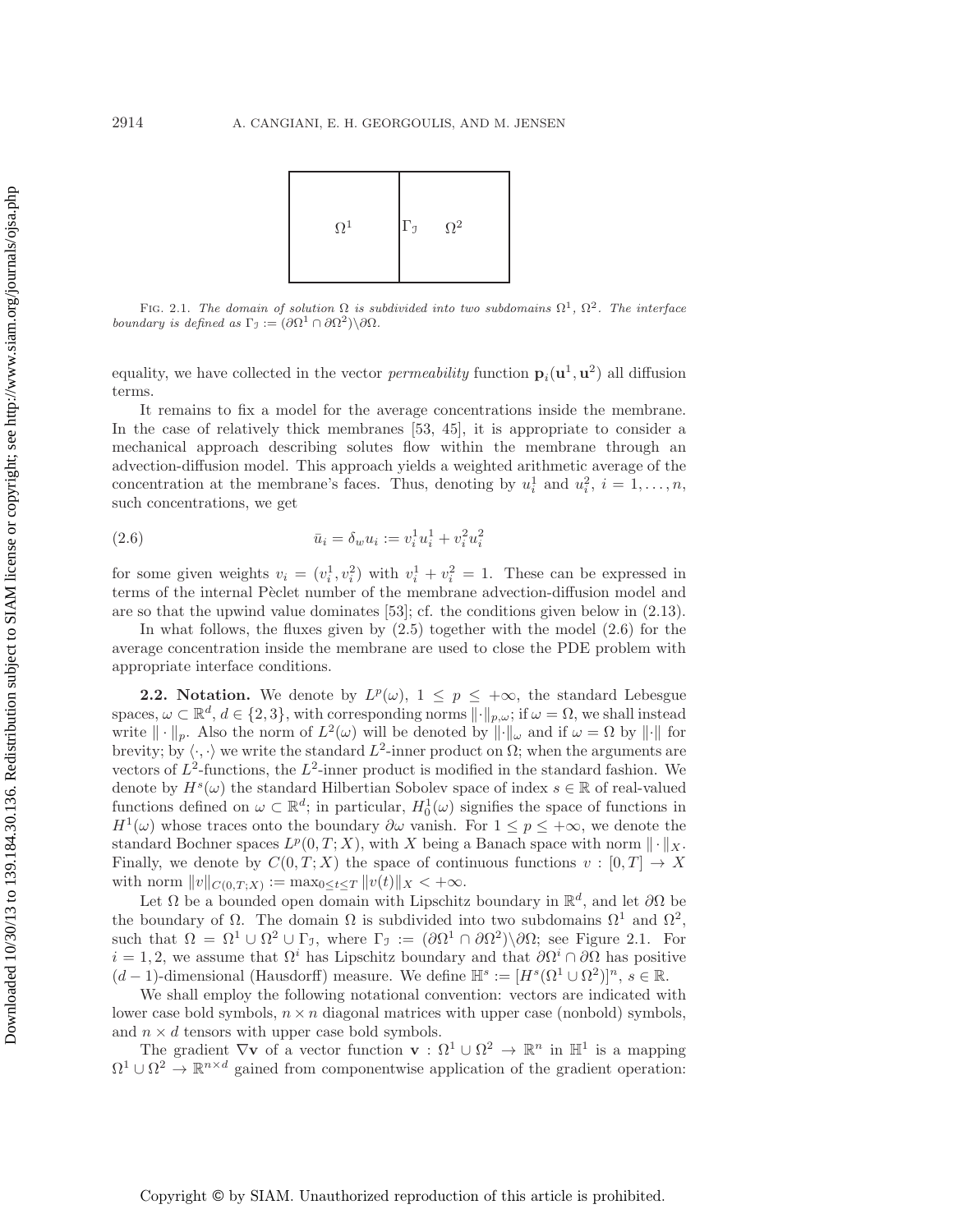$\nabla \mathbf{v} := (\nabla v_1, \dots, \nabla v_n)^\mathsf{T}$ . Similarly the divergence  $\nabla \cdot \mathbf{Q}$  of the tensor-valued function  $\mathbf{Q}: \Omega^1 \cup \Omega^2 \to \mathbb{R}^{n \times d}$  is  $\nabla \cdot \mathbf{Q} := (\nabla \cdot Q_1, \ldots, \nabla \cdot Q_n)^{\mathsf{T}}$ , where the  $Q_i$  are rows of **Q**.

**2.3. Model problem.** For a time interval  $[0, T]$ ,  $T > 0$ , and for

$$
\mathbf{u} \in L^2(0, T; \mathbb{H}^1), \qquad \mathbf{u}_t \in L^2(0, T; \mathbb{H}^{-1}),
$$

with  $\mathbf{u} := (u_1, \dots, u_n)^\mathsf{T}$ , we consider the system of semilinear parabolic equations

(2.7) 
$$
\mathbf{u}_t - \nabla \cdot (A \nabla \mathbf{u} - U \mathbf{B}) + \mathbf{F}(\mathbf{u}) = \mathbf{0} \quad \text{in } (0, T] \times (\Omega^1 \cup \Omega^2),
$$

with U denoting the diagonal matrix  $U = \text{diag}(u_1, \ldots, u_n)$ . Here, **B** is an  $n \times d$ tensor field with rows  $B_i \in C^1(0,T;W^{1,\infty}(\Omega \backslash \Gamma_j)^d \cap W^{\infty}(\text{div},\Omega)), i = 1,\ldots,n$ , and  $A \in [C([0,T] \times \Omega^1 \cup \Omega^2)]^{n \times n}$  diagonal, with  $A = \text{diag}(a_1, a_2, \ldots, a_n)$ , where  $a_i$ :  $[0, T] \times \Omega^1 \cup \Omega^2 \to \mathbb{R}, i = 1, \ldots, n$ . We assume that there exists a constant  $\alpha_{\min} > 0$  of uniform parabolicity such that  $a_i(t, x) \ge \alpha_{\min}$  for all  $i = 1, \ldots, n$  and  $(t, x) \in [0, T] \times \Omega$ . For simplicity, we also require that the matrix  $1/2 \text{ diag}(\nabla \cdot \mathbf{B})$  is positive semidefinite. Finally,  $\mathbf{F} : \mathbb{R}^n \to \mathbb{R}^n$  is a vector field satisfying the growth condition

(2.8) 
$$
|\mathbf{F}(\mathbf{w}) - \mathbf{F}(\mathbf{v})| \leq C(1 + |\mathbf{w}| + |\mathbf{v}|)^{\gamma} |\mathbf{w} - \mathbf{v}|
$$

for **w**,  $\mathbf{v} \in \mathbb{R}^n$  and  $\gamma \geq 0$  constant, where  $|\cdot|$  denotes the Euclidean distance on  $\mathbb{R}^n$ . The admissible values of the constant  $\gamma$  will be discussed in detail at various instances in the text.

We impose the initial condition

(2.9) 
$$
\mathbf{u}(0,x) = \mathbf{u}_0(x) \text{ on } \{0\} \times \Omega
$$

for  $\mathbf{u}_0 \in [L^2(\Omega)]^n$ . On  $[0, T] \times \partial \Omega$ , we impose mixed Dirichlet and Neumann boundary conditions as follows. Let i be an index running over the set  $\{1,\ldots,n\}$ . For each i the boundary  $\partial\Omega$  is split into  $\partial\Omega = \Gamma_i^{\text{D}} \cup \Gamma_i^{\text{N}}$ , with  $\Gamma_i^{\text{D}}$  being of positive  $(d-1)$ dimensional (Hausdorff) measure. Further, we subdivide  $\partial\Omega = \partial\Omega_i^- \cup \partial\Omega_i^+$ , where  $\partial\Omega_i^- := \{ \mathbf{x} \in \partial\Omega : (B_i \mathbf{n})(\mathbf{x}) < 0 \}$  and  $\partial\Omega_i^+ = \partial\Omega \setminus \partial\Omega_i^-$  are the *inflow* and *outflow* parts of the boundary  $\partial\Omega$  for the *i*th equation. Finally, we assign

(2.10) 
$$
u_i = g_i^D \text{ on } \Gamma_i^D,
$$

$$
a_i \nabla u_i \cdot \mathbf{n} = g_i^N \text{ on } \Gamma_i^N \cap \partial \Omega_i^+,
$$

$$
(a_i \nabla u_i - B_i^{\mathsf{T}} u_i) \cdot \mathbf{n} = g_i^N \text{ on } \Gamma_i^N \cap \partial \Omega_i^-
$$

for Dirichlet and Neumann data  $g_i^D \in H^{1/2}(\Gamma_i^D)$ ,  $g_i^N \in L^2(\Gamma_i^N)$ , respectively; here and in what follows **n** denotes the unit outward normal vector to  $\partial\Omega$ . We denote by  $\chi_i^-$  :  $\partial \Omega_i^- \to \mathbb{R}$  the characteristic function of  $\partial \Omega_i^-$ . We let  $\Gamma_{\text{D}} := \Gamma_1^{\text{D}} \times \cdots \times \Gamma_n^{\text{D}}$ , and  $\Gamma_N = \Gamma_1^N \times \cdots \times \Gamma_n^N$  so that, with a little abuse of notation, we can write  $(2.10)$ collectively as

(2.11) 
$$
\mathbf{u} = \mathbf{g}_D
$$
 on  $\Gamma_D$  and  $(A\nabla\mathbf{u} - \mathcal{X}^- U\mathbf{B})\mathbf{n} = \mathbf{g}_N$  on  $\Gamma_N$ ,

upon defining  $\mathfrak{X}^- := \text{diag}(\chi_1^-,\ldots,\chi_n^-)$  and  $\mathfrak{X}^+ := I - \mathfrak{X}^-$ ,  $\mathbf{g}_D := (g_1^D,\ldots,g_n^D)^T$ , and  $\mathbf{g}_\text{N} := (g_1^{\text{N}}, \dots, g_n^{\text{N}})^{\mathsf{T}}.$ 

The model problem is completed imposing, across  $\Gamma_{\mathcal{I}}$ , the fluxes described in section 2.1. In view of  $(2.5)$  and  $(2.6)$ , we define the friction coefficients and weights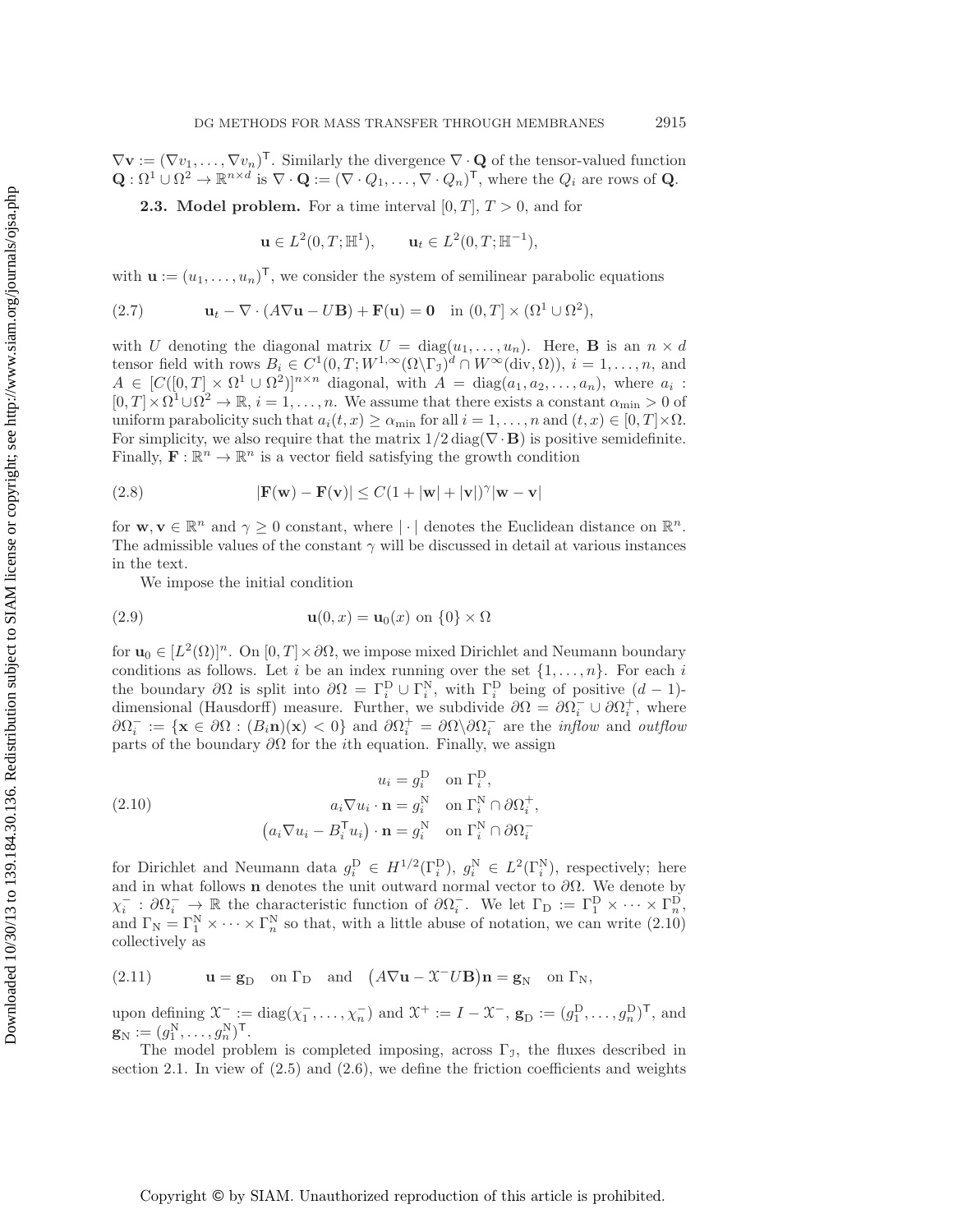$r_i, v_i^{1,2}: \Gamma_j \to [0,1]$  and the *permeabilities*  $\mathbf{p}_i : \mathbb{R}^{2n} \to \mathbb{R}^n$ ,  $i = 1,\ldots,n$ , as functions of the traces of **u** from both sides of the interface. The interface conditions read

$$
(a_i \nabla u_i - u_i B_i^{\mathsf{T}}) \cdot \mathbf{n}|_{\Omega^1} = \mathbf{p}_i(\mathbf{u}^1, \mathbf{u}^2) \cdot (\mathbf{u}^2 - \mathbf{u}^1) - r_i(v_i^1 u_i^1 + v_i^2 u_i^2)(B_i \mathbf{n})|_{\Omega^1}
$$
 on  $\Gamma_{\mathcal{I}}$ ,  
\n
$$
(a_i \nabla u_i - u_i B_i^{\mathsf{T}}) \cdot \mathbf{n}|_{\Omega^2} = \mathbf{p}_i(\mathbf{u}^1, \mathbf{u}^2) \cdot (\mathbf{u}^1 - \mathbf{u}^2) - r_i(v_i^1 u_i^1 + v_i^2 u_i^2)(B_i \mathbf{n})|_{\Omega^2}
$$
 on  $\Gamma_{\mathcal{I}}$ ,

$$
(a_i \nabla u_i - u_i B_i^{\mathsf{T}}) \cdot \mathbf{n}|_{\Omega^2} = \mathbf{p}_i(\mathbf{u}^1, \mathbf{u}^2) \cdot (\mathbf{u}^1 - \mathbf{u}^2) - r_i(v_i^1 u_i^1 + v_i^2 u_i^2)(B_i \mathbf{n})|_{\Omega^2} \quad \text{on } \Gamma_{\mathcal{I}},
$$
  
where  $\mathbf{n}^j := \mathbf{n}|_{\Omega^2} = i - 1, 2$ . Introducing  $\Upsilon^j = \text{diag}(u^j - u^j)$ ,  $i \in [1, 2], \mathbf{p} =$ 

where  $\mathbf{u}^j := \mathbf{u}|_{\bar{\Omega}_j \cap \Gamma_j}, j = 1, 2$ . Introducing,  $\Upsilon^j = \text{diag}(v_1^j, \dots, v_n^j), j \in \{1, 2\}, R =$ diag $(r_1,\ldots,r_n)$ , and  $\mathbf{P}(\mathbf{u})=(\mathbf{p}_1(\mathbf{u}^1,\mathbf{u}^2),\ldots,\mathbf{p}_n(\mathbf{u}^1,\mathbf{u}^2))^T$ , the interface conditions can be written in vector notation as

$$
(2.12) \quad (A\nabla \mathbf{u} - U\mathbf{B}) \mathbf{n}|_{\Omega^1} = \mathbf{P}(\mathbf{u})(\mathbf{u}^2 - \mathbf{u}^1) - \mathbf{R}(\Upsilon^1 U^1 + \Upsilon^2 U^2)(\mathbf{B}\mathbf{n})|_{\Omega^1} \quad \text{on } \Gamma_{\mathcal{I}},
$$

$$
(A\nabla \mathbf{u} - U\mathbf{B}) \mathbf{n}|_{\Omega^2} = \mathbf{P}(\mathbf{u})(\mathbf{u}^1 - \mathbf{u}^2) - \mathbf{R}(\Upsilon^1 U^1 + \Upsilon^2 U^2)(\mathbf{B}\mathbf{n})|_{\Omega^2} \quad \text{on } \Gamma_{\mathcal{I}}.
$$

We make the following assumptions on the weights and permeabilities in accordance with section 2.1. For every  $i = 1, \ldots, n$ , the weights  $v_i^{1,2}$  satisfy, for any  $\mathbf{x} \in \Gamma_j$ ,

(2.13) 
$$
v_i^1(\mathbf{x}) + v_i^2(\mathbf{x}) = 1, \qquad \begin{cases} v_i^1(\mathbf{x}) \ge v_i^2(\mathbf{x}) & \text{if } (B_i \mathbf{n}|_{\partial \Omega^1})(\mathbf{x}) \ge 0, \\ v_i^1(\mathbf{x}) < v_i^2(\mathbf{x}) & \text{otherwise.} \end{cases}
$$

We let  $\tilde{\mathbf{p}} : \mathbb{R}^{2n} \to \mathbb{R}^n$  denote the function describing the diffusive flux across the interface  $\Gamma_1$ , that is, with  $\mathbf{x}^1 = (x_1, \ldots, x_n)$  and  $\mathbf{x}^2 = (x_{n+1}, \ldots, x_{2n})$ ,

(2.14) 
$$
\tilde{\mathbf{p}}(\mathbf{x}) := \mathbf{P}(\mathbf{x})(\mathbf{x}^1 - \mathbf{x}^2) \quad \forall \mathbf{x} \in \mathbb{R}^{2n},
$$

and assume that  $\tilde{\mathbf{p}} \in C^{1,1}(\mathbb{R}^{2n})$  and that its Jacobian  $\tilde{\mathbf{p}}'$  is bounded.

Throughout this work, we assume that the problem given by  $(2.7)$ ,  $(2.9)$ ,  $(2.11)$ , and (2.12) has a unique solution that remains bounded up to, and including, the final time T.

#### **3. Space discretization by the discontinuous Galerkin method.**

**3.1. Finite element spaces.** Let  $\mathcal{T}$  be a shape-regular and locally quasi-uniform subdivision of  $\Omega$  into disjoint open elements  $\kappa \in \mathcal{T}$ , such that  $\Gamma_{\mathcal{I}} \subset \cup_{\kappa \in \mathcal{T}} \partial \kappa =: \Gamma$ , the *skeleton*. Further we decompose Γ into three disjoint subsets  $\Gamma = \partial \Omega \cup \Gamma_{int} \cup \Gamma_{1}$ , where  $\Gamma_{int} := \Gamma \backslash (\partial \Omega \cup \Gamma_{\mathcal{I}})$ . We assume that the subdivision  $\mathcal{T}$  is constructed via mappings  $F_{\kappa}$ , where  $F_{\kappa}$ :  $\hat{\kappa} \to \kappa$  are smooth maps with nonsingular Jacobian, and  $\hat{\kappa}$ is the reference d-dimensional simplex or the reference d-dimensional (hyper)cube. It is assumed that the union of the closures of the elements  $\kappa \in \mathcal{T}$  forms a covering of the closure of  $\Omega$ ; i.e.,  $\overline{\Omega} = \bigcup_{\kappa \in \mathfrak{I}} \overline{\kappa}$ .

For  $m \in \mathbb{N}$  we denote by  $\mathbb{P}_m(\hat{\kappa})$  the set of polynomials of total degree at most m if  $\hat{\kappa}$  is the reference simplex, and the set of all tensor-product polynomials on  $\hat{\kappa}$  of degree k in each variable, if  $\hat{\kappa}$  is the reference hypercube. Let  $m_{\kappa} \in \mathbb{N}$  be given for each  $\kappa \in \mathcal{T}$ . We consider the *hp*-discontinuous finite element space

(3.1) 
$$
V_h := \{ v \in L^2(\Omega) : v|_{\kappa} \circ F_{\kappa} \in \mathbb{P}_{m_{\kappa}}(\hat{\kappa}), \, \kappa \in \mathfrak{T} \},
$$

and set  $\mathbb{V}_h := [\mathbf{V}_h]^n$ .

Next, we introduce relevant trace operators. Let  $\kappa^+$ ,  $\kappa^-$  be two elements sharing an edge  $e := \partial \kappa^+ \cap \partial \kappa^- \subset \Gamma_{\text{int}} \cup \Gamma_{\text{I}}$ . Denote the outward normal unit vectors on e of  $\partial \kappa^+$  and  $\partial \kappa^-$  by  $\mathbf{n}^+$  and  $\mathbf{n}^-$ , respectively. For functions  $\mathbf{q}: \Omega \to \mathbb{R}^n$  and  $\mathbf{Q}:\Omega\to\mathbb{R}^{n\times d}$  that may be discontinuous across  $\Gamma,$  we define the following quantities: for  $\mathbf{q}^+ := \mathbf{q}|_{\kappa^+}, \mathbf{q}^- := \mathbf{q}|_{\kappa^-}, \text{ and } \mathbf{Q}^+ := \mathbf{Q}|_{\kappa^+}, \mathbf{Q}^- := \mathbf{Q}|_{\kappa^-}$  on the restriction to e,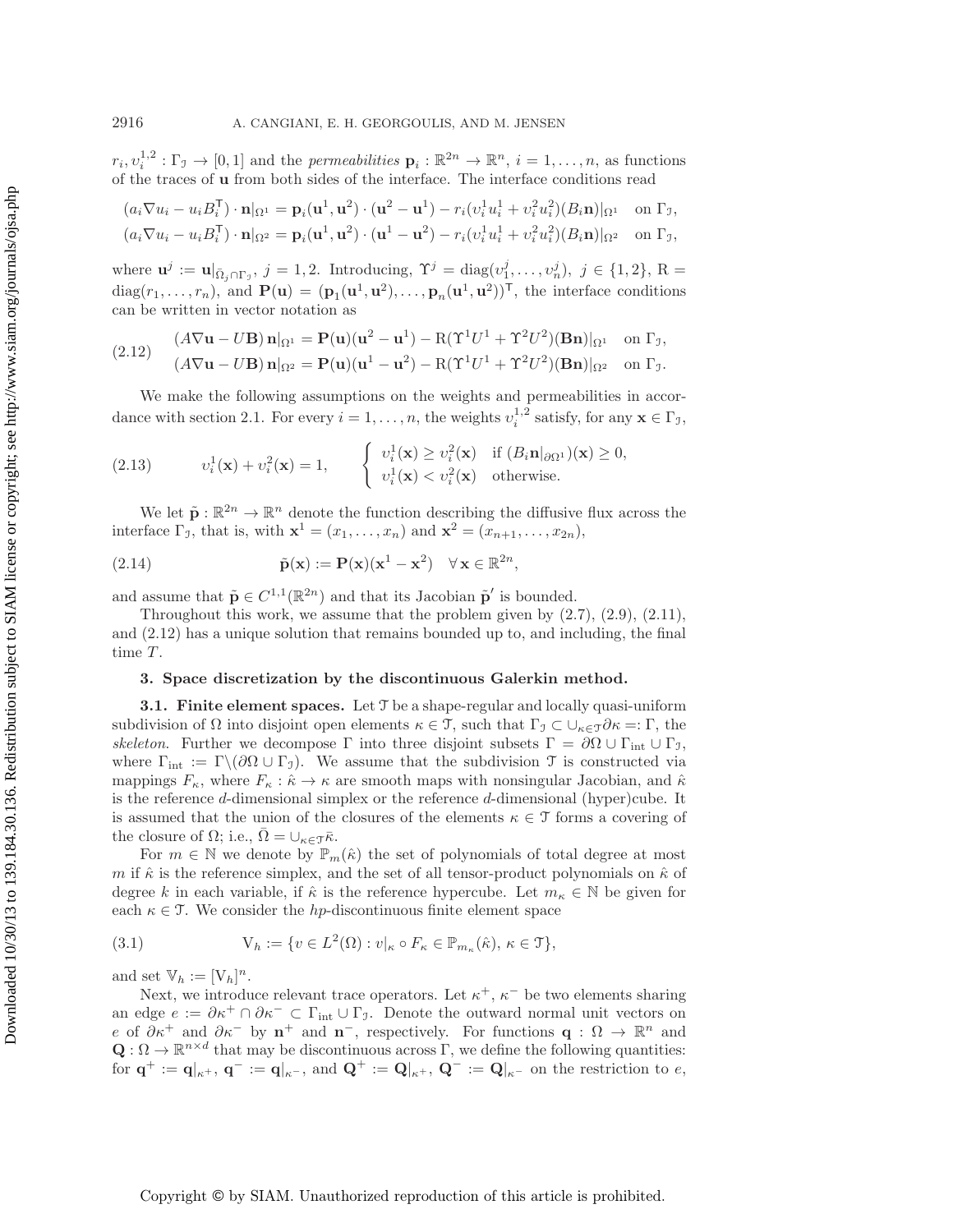$\text{we set } \{\mathbf{q}\} := \frac{1}{2}(\mathbf{q}^+ + \mathbf{q}^-), \ \{\mathbf{Q}\} := \frac{1}{2}(\mathbf{Q}^+ + \mathbf{Q}^-), \ \text{and } \llbracket \mathbf{q} \rrbracket := \mathbf{q}^+ \otimes \mathbf{n}^+ + \mathbf{q}^- \otimes \mathbf{n}^-,$  $[\mathbf{Q}] := \mathbf{Q}^+ \mathbf{n}^+ + \mathbf{Q}^- \mathbf{n}^-$ , where  $\otimes$  denotes the standard tensor product operator, with **q**  $\otimes$  **w** = **qw**<sup>T</sup>. If  $e \in \partial \kappa \cap \Gamma_{\partial}$ , these definitions are modified as follows: {**q**} := **q**<sup>+</sup>, {**Q**} := **Q**<sup>+</sup> and [**q**] :=  $q^+ \otimes n$ , [**Q**] := **Q**<sup>+</sup>*n*.

Further, we introduce the mesh quantities  $h: \Omega \to \mathbb{R}$ ,  $m: \Omega \to \mathbb{R}$  with  $h(x) =$ diam  $\kappa$ ,  $m(x) = m_{\kappa}$  if  $x \in \kappa$ , and the averaged values  $h(x) = \{h\}$ ,  $m(x) = \{m\}$  if  $x \in \Gamma$ . Finally, we define  $h_{\max} := \max_{x \in \Omega} h$  and  $h_{\min} := \min_{x \in \Omega} h$ .

We shall assume the existence of a constant  $C_A \geq 1$  independent of  $\mathcal T$  such that, on any face that is *not* contained in  $\Gamma_{\mathcal{I}}$ , given the two elements  $\kappa$ ,  $\kappa'$  sharing that face, the diffusion matrix A satisfies

(3.2) 
$$
C_A^{-1} \le ||A||_{\infty,\kappa} ||A^{-1}||_{\infty,\kappa'} \le C_A.
$$

This assumption can be removed using the ideas from [24], but we refrain from doing so here for simplicity of the presentation.

The next result is a modification of the classical trace estimate for functions in  $H^1(\Omega^1 \cup \Omega^2) + V_h$ ; see [11] for similar results.

Lemma 3.1. *Assume that the mesh* T *is both shape-regular and locally quasiuniform. Then for*  $v \in H^1(\Omega^1 \cup \Omega^2) + V_h$ *, the following trace estimate holds:* 

$$
(3.3) \qquad \sum_{j=1}^{2} \|v\|_{\Omega^j} \|_{\Gamma_{\mathcal{I}}}^2 \le c_1 \epsilon \left( \sum_{\kappa \in \mathcal{T}} \|\nabla v\|_{\kappa}^2 + \|h^{-1/2}[v]\|_{\Gamma_{int}}^2 \right) + c_2 \epsilon^{-1} \|v\|^2
$$

for any  $\epsilon > h_{\text{max}}$  and for some constants  $c_1 > 0$  and  $c_2 > 0$ , depending only on the *shape-regularity of the mesh and on the domain* Ω*.*

*Proof.* We use the decomposition of  $v \in H^1(\Omega^1 \cup \Omega^2) + V_h$  into a conforming part  $v_c$  and a nonconforming part  $v_d := v - v_c \in V_h$ . This decomposition is described in [34, 35] for functions in  $V_h$ ; the extension to  $H^1(\Omega^1 \cup \Omega^2) + V_h$  follows by taking  $v_c \in H^1(\Omega^1 \cup \Omega^2)$ . Using Theorem 2.1(iii) from [35], there exists a  $v_c^i \in H^1(\Omega^1 \cup \Omega^2)$ ,  $i = 1, 2$ , such that

(3.4) 
$$
\sum_{\kappa \in \mathfrak{I}} \|D^{\alpha}(v-v_c^i)\|_{\kappa \cap \Omega^i}^2 \leq C \| \mathbf{h}^{1/2-|\alpha|}[v] \|_{\Gamma_{\text{int}} \cap \Omega^i}^2,
$$

where  $D^{\alpha}$  is the differentiation operator for a multi-index  $\alpha$  with  $|\alpha|=0,1$ . Hence, (3.4) implies

(3.5) 
$$
\sum_{\kappa \in \mathcal{T}} \|D^{\alpha}(v - v_c)\|_{\kappa}^2 \leq C \| \mathbf{h}^{1/2 - |\alpha|} [v] \|_{\Gamma_{\text{int}}}^2
$$

for  $(v_c)|_{\Omega^j} := v_c^j, j = 1, 2.$ 

The triangle inequality implies

(3.6) 
$$
\sum_{j=1}^{2} ||v|_{\Omega^{j}}||_{\Gamma_{\mathcal{I}}}^{2} \leq 2 \sum_{j=1}^{2} (||v_{c}|_{\Omega^{j}}||_{\Gamma_{\mathcal{I}}}^{2} + ||(v-v_{c})|_{\Omega^{j}}||_{\Gamma_{\mathcal{I}}}^{2}).
$$

To bound the first term on the right-hand side of (3.6), we note that  $v_c \in H^1(\Omega^1 \cup \Omega^2)$ , giving

$$
(3.7) \qquad \sum_{j=1}^{2} \|v_c|_{\Omega^j}\|_{\Gamma_{\mathcal{I}}}^2 \leq C \sum_{j=1}^{2} \left( \|v_c\|_{\Omega^j}^2 + \|v_c\|_{\Omega^j} \|\nabla v_c\|_{\Omega^j} \right)^{1/2} \\ \leq C \left( \|v_c\|^2 + \|v_c\| \|\nabla v_c\| \right)^{1/2} \leq C \left( \epsilon^{-1} \|v_c\|^2 + \epsilon \|\nabla v_c\|^2 \right)^{1/2}
$$

#### Copyright © by SIAM. Unauthorized reproduction of this article is prohibited.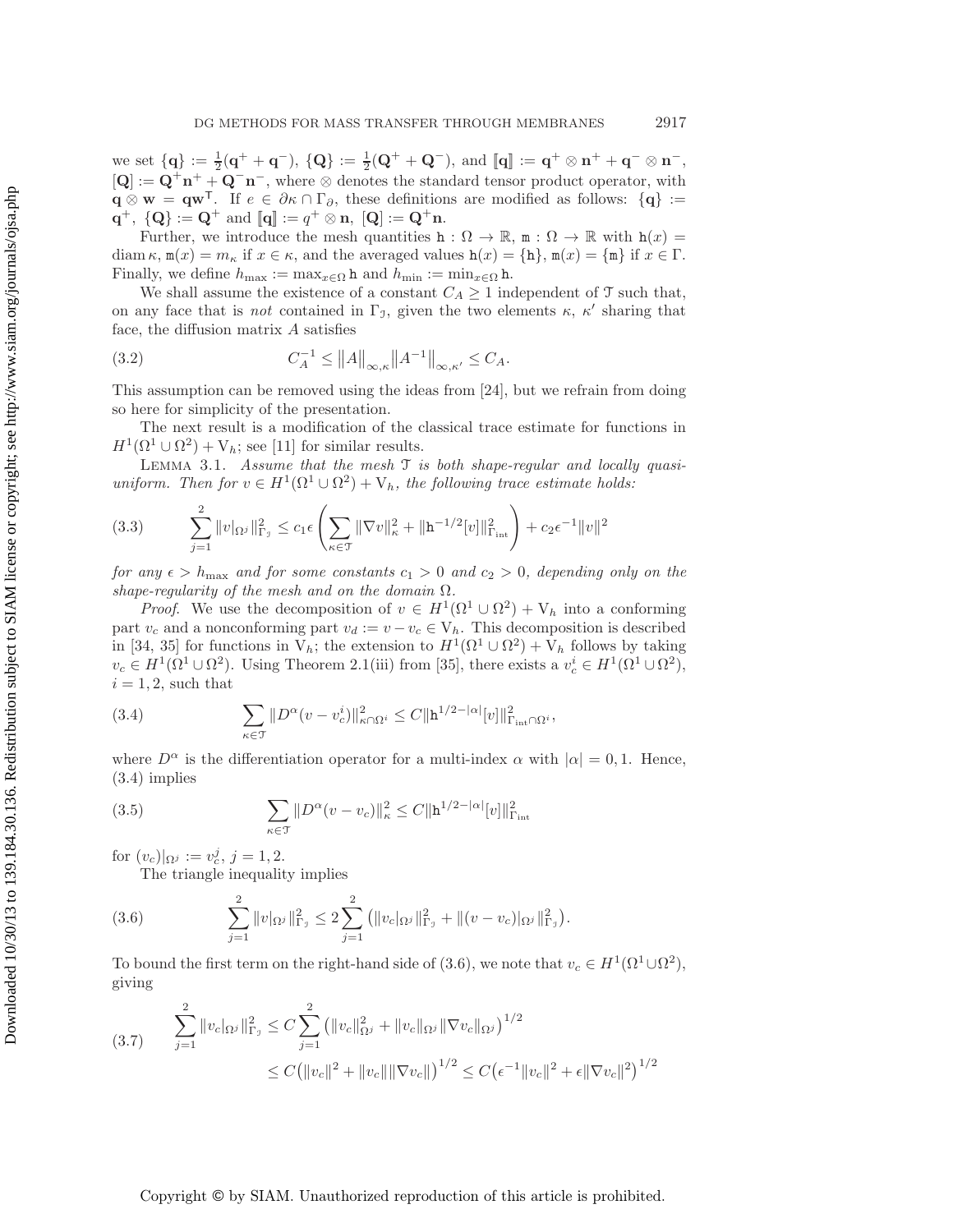for any  $\epsilon > 0$  sufficiently small. To further bound the right-hand side of (3.7), we use the triangle inequality for each term, viz.,

$$
(3.8) \t ||v_c|| \le ||v - v_c|| + ||v|| \t and \t ||\nabla v_c||^2 \le 2 \sum_{\kappa \in \mathcal{T}} (||\nabla (v - v_c)||^2_{\kappa} + ||\nabla v||^2_{\kappa}),
$$

in conjunction with (3.5), to arrive at

2

$$
\sum_{j=1}^{n} \|v_c|_{\Omega^j} \|_{\Gamma_J}^2
$$
\n
$$
(3.9) \qquad \leq C \left( \epsilon^{-1} \|h^{1/2}[v]\|_{\Gamma_{\rm int}}^2 + \epsilon^{-1} \|v\|^2 + \epsilon \|h^{-1/2}[v]\|_{\Gamma_{\rm int}}^2 + \epsilon \sum_{\kappa \in \mathcal{T}} \|\nabla v\|_{\kappa}^2 \right)^{1/2}
$$
\n
$$
\leq C \left( \epsilon^{-1} \|v\|^2 + \epsilon \|h^{-1/2}[v]\|_{\Gamma_{\rm int}}^2 + \epsilon \sum_{\kappa \in \mathcal{T}} \|\nabla v\|_{\kappa}^2 \right)^{1/2},
$$

using the assumption that  $\epsilon > h_{\text{max}}$ .

To bound the second term on the right-hand side of (3.6), we use the trace estimate on each element in conjunction with (3.5), viz.,

$$
(3.10)
$$
  

$$
\sum_{j=1}^{2} \|(v-v_{c})|_{\Omega^{j}}\|_{\Gamma_{\mathfrak{I}}}^{2} \leq C \sum_{\kappa \in \mathfrak{I}: \bar{\kappa} \cap \Gamma_{\mathfrak{I}} \neq \emptyset} (\|\mathbf{h}^{-1/2}(v-v_{c})\|_{\kappa}^{2} + \|\mathbf{h}^{1/2}\nabla(v-v_{c})\|_{\kappa}^{2}) \leq C \|[v]\|_{\Gamma_{\text{int}}}^{2}.
$$

Noting the assumption  $\epsilon > h_{\text{max}}$ , the use of (3.9) and (3.10) in (3.6) concludes the  $\Box$ proof.

**3.2. Space discretization.** The discretization of the space variables will be based on a dG method of interior penalty type for the diffusion part and of upwind type for the advection. Special care has to be given to the incorporation of the interface conditions.

More specifically, we shall introduce a *interior penalty discontinuous Galerkin* (IPDG, for short) discretization of the advection-diffusion operator

$$
(3.11) \t -\nabla \cdot (A\nabla \mathbf{w} - W\mathbf{B}),
$$

where  $W := diag(w_1, w_2, ..., w_n)$  for  $\mathbf{w} := (w_1, w_2, ..., w_n)^{\mathsf{T}}$ .

To this end, we define  $B(\mathbf{w}_h, \mathbf{v}_h)$  to be the IPDG bilinear form

$$
\sum_{\kappa \in \mathcal{T}} \int_{\kappa} (A \nabla \mathbf{w}_h - W_h \mathbf{B}) : \nabla \mathbf{v}_h + \int_{\Gamma_{\mathcal{I}}} \left( \{ W_h \mathbf{B} \} + \mathcal{B}_{\mathcal{I}} [\mathbf{w}_h] \right) : [\mathbf{v}_h]
$$
\n
$$
- \int_{\Gamma_{\text{int}}} \left( \{ A \nabla \mathbf{w}_h - W_h \mathbf{B} \} : [\![\mathbf{v}_h]\!] + \{ A \nabla \mathbf{v}_h \} : [\![\mathbf{w}_h]\!] - (\Sigma + \mathcal{B}) [\![\mathbf{w}_h]\!] : [\![\mathbf{v}_h]\!] \right)
$$
\n
$$
- \int_{\Gamma_{\text{D}}} \left( (A \nabla \mathbf{w}_h - \mathcal{X}^+ W_h \mathbf{B}) : (\mathbf{v}_h \otimes \mathbf{n}) + (A \nabla \mathbf{v}_h) : (\mathbf{w}_h \otimes \mathbf{n}) - \Sigma \mathbf{w}_h \cdot \mathbf{v}_h \right)
$$
\n
$$
+ \int_{\Gamma_{\text{N}}} (\mathcal{X}^+ W_h \mathbf{B}) : (\mathbf{v}_h \otimes \mathbf{n})
$$

and define

(3.13) 
$$
N(\mathbf{w}_h, \mathbf{v}_h) := \int_{\Gamma_{\mathcal{I}}} (\mathbf{P}(\mathbf{w}_h) [\![\mathbf{w}_h]\!] - (\mathbf{I} - \mathbf{R}) (\{W_h \mathbf{B}\} + \mathcal{B}_{\mathcal{I}} [\![\mathbf{w}_h]\!])) : [\![\mathbf{v}_h]\!].
$$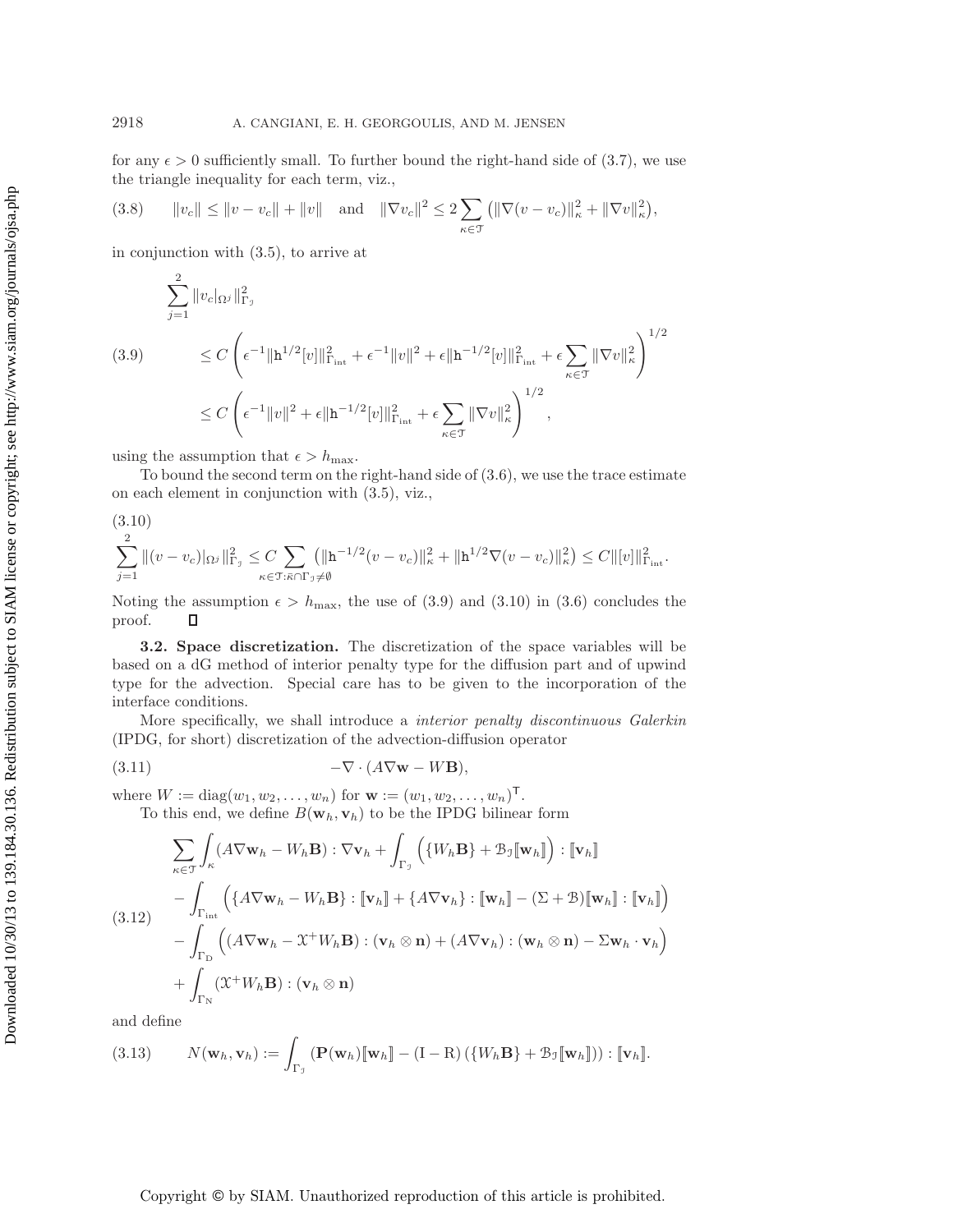Here,  $\Sigma := C_{\sigma} A m^2 h^{-1}$  denotes the *discontinuity-penalization parameter* matrix with  $C_{\sigma} > 1$  constant. Furthermore,  $\mathcal{B} := \frac{1}{2} \text{diag}(|B_1 \cdot \mathbf{n}|, \ldots, |B_n \cdot \mathbf{n}|)$  and  $\mathcal{B}_{\mathcal{I}} := (\Upsilon^1 - 1) \text{Bulge} - (\Upsilon^2 - 1) \text{Bulge}$  is diagonal with nonporative entries  $\frac{1}{2}I$ **Dn** $|_{\Omega^1} = (T^2 - \frac{1}{2}I)$ **Bn** $|_{\Omega^2}$  is diagonal with nonnegative entries.

*Remark* 3.2. We comment on the interface terms. The diffusion term, appearing in N, is simply given by  $\int_{\Gamma_{\mathcal{I}}} \mathbf{P}(\mathbf{w})[\![\mathbf{w}]\!] : [\![\mathbf{v}_h]\!]$ . This resembles the typical jump stabilization term with the permeability coefficient replacing the discontinuity-penalization parameter, rendering its implementation within a dG computer code straightforward.

To ensure the coercivity of  $B$ , the advective interface term has been split as  $R = I - (I - R)$ , resulting into contributions in both B and N. Indeed, the advective interface contribution in B can be recast using the weighted mean  $\{W_h\mathbf{B}\}^v$  :=  $\Upsilon^1 W_h \mathbf{B} |_{\Omega^1} + \Upsilon^2 W_h \mathbf{B} |_{\Omega^2}$ , so that

(3.14) 
$$
\{W_h \mathbf{B}\}^{\nu} : [\mathbf{v}_h] = (\{W_h \mathbf{B}\} + \mathcal{B}_{\mathcal{I}} [\mathbf{w}_h]) : [\mathbf{v}_h],
$$

thereby resembling the typical dG upwinding for linear advection problems and, hence, ensuring the coercivity of B.

*Remark* 3.3. In this setting,  $\Gamma_N$  can have nontrivial intersection with both  $\partial \Omega_i^$ and  $\partial \Omega_i^+$ , thereby extending the dG method proposed in [32].

**4. Elliptic projection error.** The a priori error analysis is based on a (nonstandard) elliptic projection inspired by a construction of Douglas and Dupont for the treatment of nonlinear boundary conditions in the context of conforming finite element methods [20].

DEFINITION 4.1. *For each*  $t \in [0, T]$  *we define the elliptic projection*  $\mathbf{w}_h \in \mathbb{V}_h$  *to be the solution of the problem:* find  $\mathbf{w}_h \equiv \mathbf{w}_h(t) \in \mathbb{V}_h$ , such that

(4.1) 
$$
B(\mathbf{u}-\mathbf{w}_h,\mathbf{v}_h)+\lambda\langle \mathbf{u}-\mathbf{w}_h,\mathbf{v}_h\rangle+N(\mathbf{u},\mathbf{v}_h)-N(\mathbf{w}_h,\mathbf{v}_h)=0 \quad \forall \mathbf{v}_h \in \mathbb{V}_h
$$

*for some fixed*  $\lambda > 0$ *, and* **u** *denoting the exact solution.* 

The constant  $\lambda > 0$  in the above definition will be chosen large enough to ensure the uniqueness of the projection  $w_h$ ; cf. Lemma 4.4.

Next, denoting by  $\mathbb{S}^s := \mathbb{H}^s + \mathbb{V}_h$ ,  $s \in \mathbb{R}$ , we define the dG-norm on  $\mathbb{S}^1$ ,

(4.2)  
\n
$$
\|\mathbf{w}\| := \left(\sum_{\kappa \in \mathcal{T}} \left(\|\sqrt{A}\nabla \mathbf{w}\|_{\kappa}^{2} + \frac{1}{2}\|\sqrt{\text{diag}(\nabla \cdot \mathbf{B})}\mathbf{w}\|_{\kappa}^{2}\right) + \|\sqrt{\Sigma}[\mathbf{w}]\|_{\Gamma_{\text{D}} \cup \Gamma_{\text{int}}}^{2} + \|\sqrt{\mathcal{B}}[\mathbf{w}]\|_{\Gamma \setminus \Gamma_{\mathcal{I}}}^{2} + \|\sqrt{\mathcal{B}}\mathbf{w}\|_{\Gamma_{\mathcal{I}}}^{2}\right)^{1/2},
$$

where  $\|\mathbf{Q}\|_{\kappa}^2 := \int_{\kappa} \sum_{i=1}^n |Q_i(x)|^2 dx$  denotes the Frobenius norm whenever **Q** is a  $n \times d$ tensor. We assume that (4.2) is a norm. This is satisfied when standard assumptions on the solution in conjunction with the boundary conditions hold on each subdomain, e.g.,  $\Gamma_{\text{D}} \cap \partial \Omega^j$  has positive  $(d-1)$ -dimensional (Hausdorff) measure for  $j = 1, 2$ . If the interface manifold  $\Gamma<sub>J</sub>$  is not characteristic to the advection field, such hypotheses can be further relaxed.

For the remainder of this work, we shall make the simplifying assumption that **B** is such that

(4.3) 
$$
B_i \cdot \nabla(v_h)_i \in V_h \quad \text{for } i = 1, \dots, n,
$$

for any function  $\mathbf{v}_h := ((v_h)_1, \ldots, (v_h)_n)^\mathsf{T} \in \mathbb{V}_h$ . We note, however, that this appears not to be a genuine limitation in the arguments presented below: ideas on how to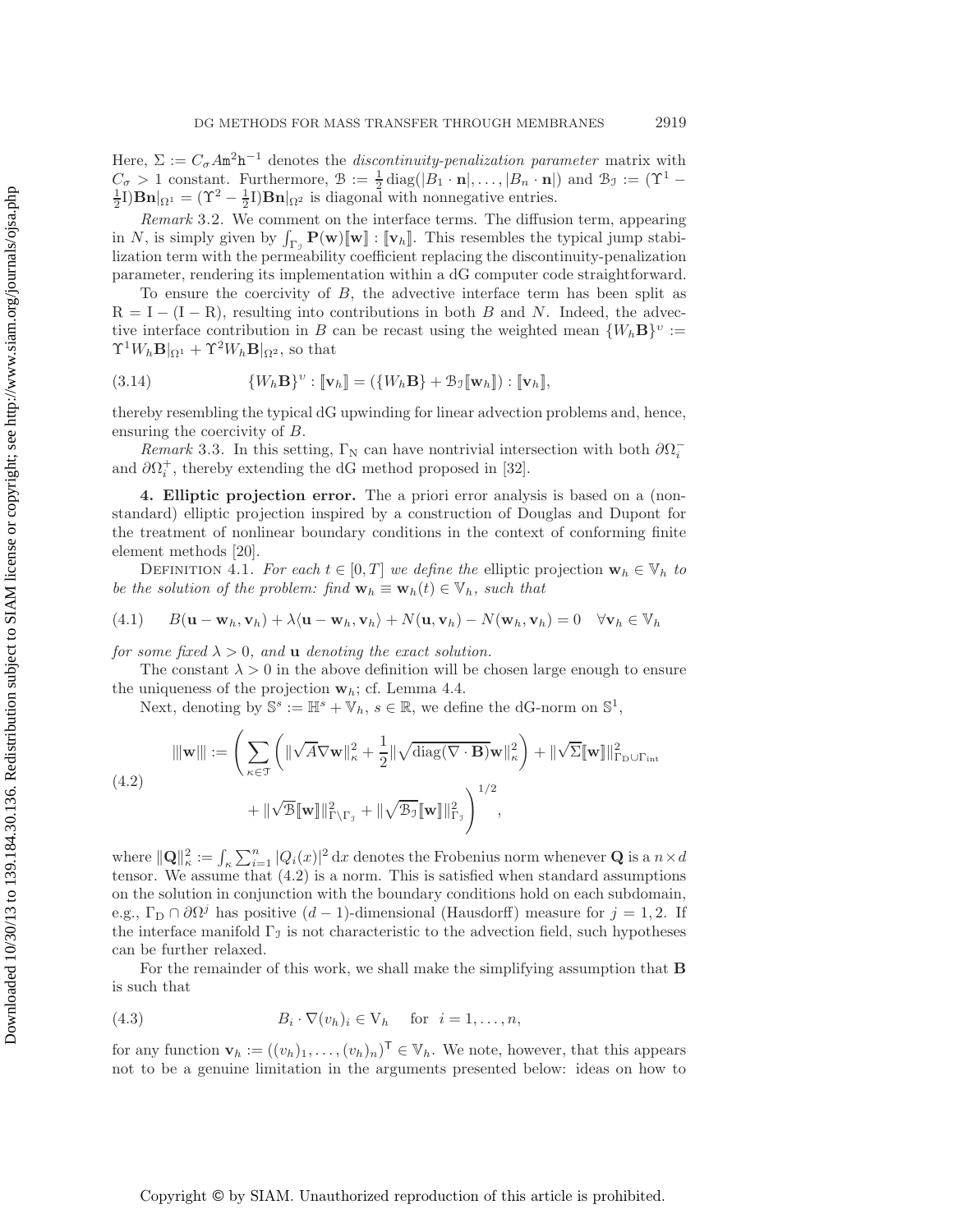circumvent this assumption have been presented, e.g., in [32, 5], for the case of scalar linear advection-diffusion problems.

The next two results show the coercivity and the continuity of the bilinear form  $B(\cdot, \cdot)$ . Their proofs follow straightforward variations of well-known arguments (see, e.g., [4, 32]) and are, therefore, omitted for brevity.

LEMMA 4.2. *There exists a positive constant*  $C_{coer} \in \mathbb{R}$ *, such that, for*  $\mathbf{v}_h \in \mathbb{V}_h$ *,* 

$$
B(\mathbf{v}_h, \mathbf{v}_h) \geq C_{coer} |||\mathbf{v}_h|||^2.
$$

LEMMA 4.3. Let  $\Pi : [L^2(\Omega)]^n \to \mathbb{V}_h$  denote the  $L^2$ -orthogonal projection onto  $\mathbb{V}_h$ . *For any*  $\mathbf{w} \in \mathbb{H}^s$ ,  $s > 3/2$ , and  $\mathbf{v}_h \in \mathbb{V}_h$  we have

$$
|B(\boldsymbol{\eta},\mathbf{v}_h)|\leq C_{cont} \|\|\boldsymbol{\eta}\|_{\mathcal{B}}\|\|\mathbf{v}_h\|,
$$

 $where \eta := \mathbf{w} - \Pi \mathbf{w} \text{ and}$ 

(4.4) 
$$
\|\eta\|_{\mathcal{B}}^2 := \|\eta\|^2 + \|\Sigma^{-1/2} \{A\nabla \eta\}\|_{\Gamma_{\text{D}} \cup \Gamma_{\text{int}}}^2 + \|\sqrt{\mathcal{B}} \{\eta\}\|_{\Gamma}^2 + \|\sqrt{\mathcal{B}_3} \{\eta\}\|_{\Gamma_3}^2.
$$

The next result establishes the well-posedness of the problem (4.1) and relevant approximation properties.

LEMMA 4.4. *Assume that*  $u \in H^s$ ,  $s > 3/2$  *for all*  $t \in (0,T]$ *. For*  $\lambda > 0$ *sufficiently large and for* hmax *sufficiently small, the variational problem* (4.1) *has a unique solution*  $\mathbf{w}_h \in \mathbb{V}_h$  *for each*  $t \in (0, T]$ *. Moreover, the following bound holds:* 

(4.5) 
$$
C_{coer} ||\mathbf{\rho}||^2 + \lambda ||\mathbf{\rho}||^2 \le ||\mathbf{\eta}||_{\mathcal{B},\lambda}^2,
$$

*and, if also*  $\mathbf{u}_t \in \mathbb{H}^s$ *, then* 

(4.6) 
$$
C_{coer} \|\mathbf{\rho}_t\|^2 + \lambda \|\mathbf{\rho}_t\|^2 \leq \|\mathbf{\eta}_t\|_{\mathcal{B},\lambda}^2 + \|\mathbf{\eta}\|_{\mathcal{B},\lambda}^2,
$$

 $where \rho := \mathbf{u} - \mathbf{w}_h, \eta := \mathbf{u} - \Pi \mathbf{u}, \text{ and}$ 

$$
\|\|\boldsymbol\eta\|_{{\mathcal B},\lambda}^2:=C_c\|\|\boldsymbol\eta\|_{{\mathcal B}}^2+7\lambda\|\boldsymbol\eta\|^2,
$$

 $with C_c := (4C_{cont}^2 + 3C_{coer}^2)/C_{coer}.$ 

*Proof*. Well-posedness of (4.1) is established by proving that the associated mapping is strongly monotone on  $\mathbb{V}_h$ . Using the assumption that  $\tilde{\mathbf{p}} \in C^{0,1}(\mathbb{R}^{2n})$ , we get

(4.7)  
\n
$$
|N(\mathbf{v}, \mathbf{z}) - N(\mathbf{w}, \mathbf{z})| \leq \int_{\Gamma_{\mathcal{I}}} (|\tilde{\mathbf{p}}(\mathbf{v}) - \tilde{\mathbf{p}}(\mathbf{w})| + C_{\mathcal{B}} |\mathbf{v} - \mathbf{w}|) ||\mathbf{z}||
$$
\n
$$
\leq \int_{\Gamma_{\mathcal{I}}} (C^p |\mathbf{v} - \mathbf{w}| + C_{\mathcal{B}} |\mathbf{v} - \mathbf{w}|) ||\mathbf{z}||
$$
\n
$$
\leq C_{\mathcal{B}}^p \sum_{j=1}^2 (||(\mathbf{v} - \mathbf{w})|_{\Omega^j} ||_{\Gamma_{\mathcal{I}}}^2 + ||\mathbf{z}|_{\Omega^j} ||_{\Gamma_{\mathcal{I}}}^2),
$$

where  $C^p$  is a Lipschitz constant for the function  $\tilde{\mathbf{p}}, C_{\mathcal{B}} > 0$  is a constant proportional to max<sub>i=1,...,n</sub>  $||B_i \mathbf{n}||_{\infty, \Gamma_J}$ , and  $C_{\mathcal{B}}^p > 0$  is a constant depending on both  $C^p$  and  $C_{\mathcal{B}}$ .

This, in conjunction with the coercivity of the bilinear form B provided by Lemma 4.2, gives

$$
B(\mathbf{v}_h - \mathbf{w}_h, \mathbf{v}_h - \mathbf{w}_h) + \lambda \langle \mathbf{v}_h - \mathbf{w}_h, \mathbf{v}_h - \mathbf{w}_h \rangle + N(\mathbf{v}_h, \mathbf{v}_h - \mathbf{w}_h) - N(\mathbf{w}_h, \mathbf{v}_h - \mathbf{w}_h)
$$
  
\n
$$
\geq C_{coer} ||\mathbf{v}_h - \mathbf{w}_h||^2 + \lambda ||\mathbf{v}_h - \mathbf{w}_h||^2 - C_{\mathcal{B}}^p \sum_{j=1}^2 ||(\mathbf{v}_h - \mathbf{w}_h)|_{\Omega^j}||_{\Gamma_j}^2
$$
  
\n
$$
\geq \frac{C_{coer}}{2} ||\mathbf{v}_h - \mathbf{w}_h||^2 + \left(\lambda - \frac{2C_{\mathcal{B}}^p c_1 c_2}{C_{coer} \alpha_{\min}}\right) ||\mathbf{v}_h - \mathbf{w}_h||^2,
$$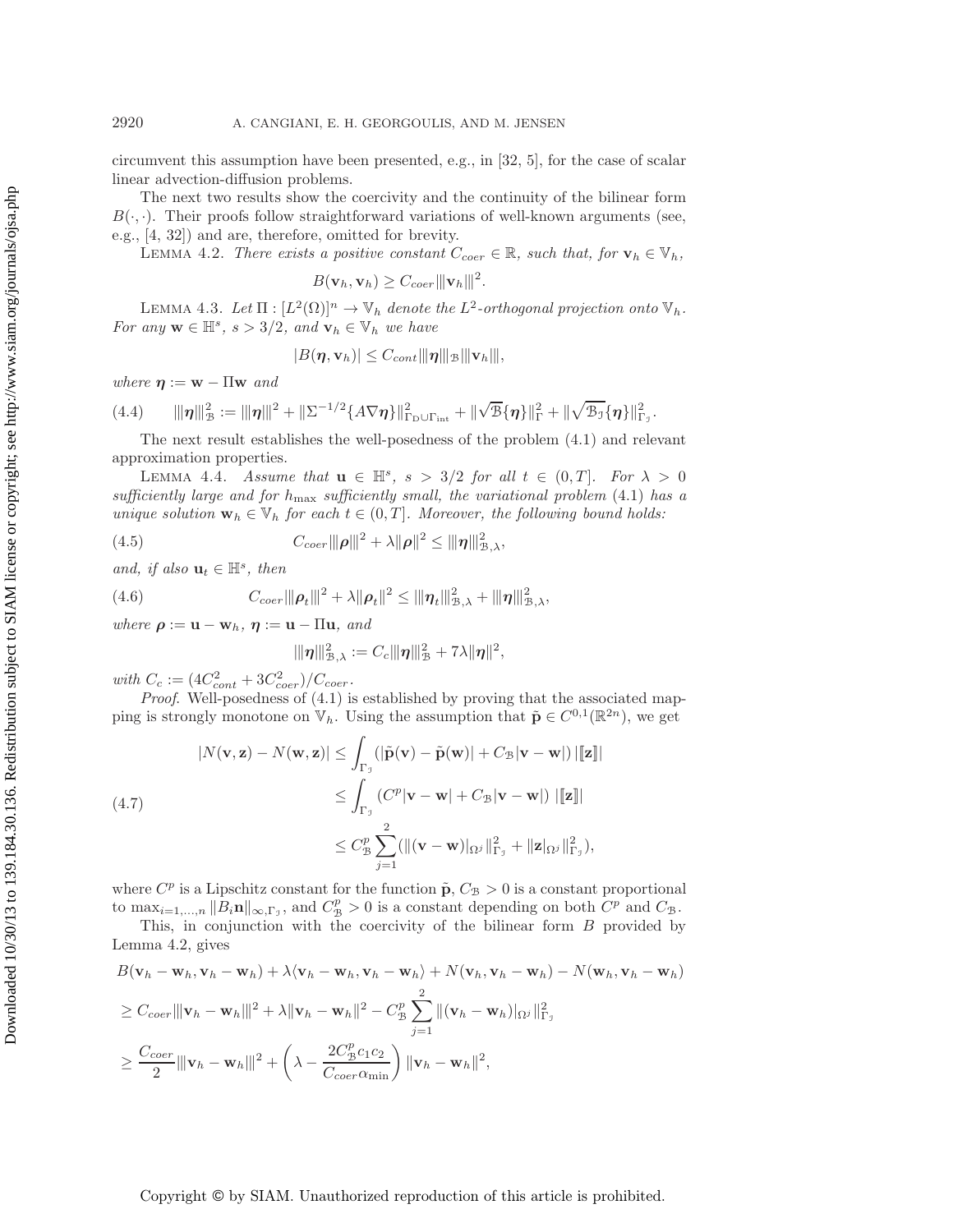the last inequality owning to the trace estimate (3.3) with  $\epsilon = C_{coer} \alpha_{\min}/(2C_{\mathcal{B}}^p c_1)$ . Hence strong monotonicity is ensured as soon as  $\lambda > 2C_B^p c_1 c_2/C_{coer} \alpha_{\min}$ .

To show (4.5) and (4.6), we split the error  $\mathbf{u} - \mathbf{w}_h = \eta + \xi$ , with  $\eta := \mathbf{u} - \Pi \mathbf{u}$ and  $\boldsymbol{\xi} := \Pi \mathbf{u} - \mathbf{w}_h$ . Then, setting  $\mathbf{v}_h = \boldsymbol{\xi}$  in (4.1), we deduce

(4.8) 
$$
B(\xi,\xi)+\lambda\langle\xi,\xi\rangle=-B(\eta,\xi)-\lambda\langle\eta,\xi\rangle-N(\mathbf{u},\xi)+N(\mathbf{w}_h,\xi).
$$

Using the coercivity and the continuity of  $B$  along with the bound  $(4.7)$  in  $(4.8)$  gives

$$
(4.9) \frac{3}{4}C_{coer} \|\|\xi\|^2 + \frac{3}{4}\lambda \|\xi\|^2 \leq \frac{C_{cont}^2}{C_{coer}} \|\|\eta\|^2 + \lambda \|\eta\|^2 + C_{\mathcal{B}}^p \sum_{j=1}^2 \left(\|\eta|_{\Omega^j}\|^2_{\Gamma_j} + \|\xi|_{\Omega^j}\|^2_{\Gamma_j}\right).
$$

Using (3.3) with  $\epsilon = C_{coer} \alpha_{\min}/(4C_{\mathcal{B}}^p c_1)$  on the last term on the right-hand side of (4.9), we arrive at

$$
\frac{1}{2}C_{coer} \|\|\xi\|^2 + \frac{3}{4}\lambda \|\xi\|^2 \leq C_c \|\|\eta\|^2_{\mathcal{B}} + \lambda \|\eta\|^2 + C_{\mathcal{B}}^p c_2 \epsilon^{-1} (\|\eta\|^2 + \|\xi\|^2).
$$

Choosing  $\lambda > 16(C_{\mathcal{B}}^p)^2 c_1 c_2/(C_{coer} \alpha_{\min})$ , we deduce

(4.10) 
$$
\frac{1}{2}C_{coer} \|\|\xi\|^2 + \frac{1}{2}\lambda \|\xi\|^2 \leq C_c \|\eta\|^2 + \frac{5}{4}\lambda \|\eta\|^2.
$$

A triangle inequality already gives (4.5).

In view of obtaining  $(4.6)$ , we differentiate  $(4.1)$  with respect to t and then test with  $\mathbf{v}_h = \boldsymbol{\xi}_t$ :

(4.11) 
$$
B(\xi_t, \xi_t) + \lambda \langle \xi_t, \xi_t \rangle = -B(\eta_t, \xi_t) - \lambda \langle \eta_t, \xi_t \rangle - \int_{\Gamma_2} \frac{d}{dt} (\tilde{\mathbf{p}}(\mathbf{u}) - \tilde{\mathbf{p}}(\mathbf{w}_h) + (\mathbf{I} - \mathbf{R}) \left( \{ (U - W_h) \mathbf{B} \} + \mathcal{B}_{\mathcal{I}}[\![\boldsymbol{\rho}]\!]) \right) : [\![\xi_t]\!].
$$

Using the assumption that the Jacobian  $\tilde{\mathbf{p}}' \in C^{0,1}(\mathbb{R}^{2n})$  and is bounded we obtain

$$
(4.12)
$$
\n
$$
\left| \int_{\Gamma_{3}} \frac{d}{dt} (\tilde{\mathbf{p}}(\mathbf{u}) - \tilde{\mathbf{p}}(\mathbf{w}_{h}) + (\mathbf{I} - \mathbf{R}) \left( \{ (U - W_{h})\mathbf{B} \} + \mathcal{B}_{\mathcal{I}}[\boldsymbol{\rho}] \right) \right) : [\xi_{t}] \right|
$$
\n
$$
\leq \int_{\Gamma_{\mathcal{I}}} \left( |(\tilde{\mathbf{p}}'(\mathbf{u}) - \tilde{\mathbf{p}}'(\mathbf{w}_{h}))[\mathbf{u}_{t}]| + |\tilde{\mathbf{p}}'(\mathbf{w}_{h})[\boldsymbol{\rho}_{t}]| + C_{\mathcal{B}} \sum_{j=1}^{2} (|\boldsymbol{\rho}_{t} |_{\Omega^{j}}| + |\boldsymbol{\rho}|_{\Omega^{j}}|) \right) |[\xi_{t}]]|
$$
\n
$$
\leq \left( \sum_{j=1}^{2} (\tilde{C}_{\mathcal{B},\mathbf{u}}^{p} || \boldsymbol{\rho} |_{\Omega^{j}} ||_{\Gamma_{\mathcal{I}}} + C_{\mathcal{B}}^{p} || \boldsymbol{\rho}_{t} |_{\Omega^{j}} ||_{\Gamma_{\mathcal{I}}} \right) \sum_{j=1}^{2} ||\xi_{t} |_{\Omega^{j}} ||_{\Gamma_{\mathcal{I}}} + C_{\mathcal{B}}^{p} || \xi_{t} |_{\Omega^{j}} ||_{\Gamma_{\mathcal{I}}} + C_{\mathcal{B},\mathbf{u}}^{p} || \xi_{t} |_{\Omega^{j}} ||_{\Gamma_{\mathcal{I}}} + C_{\mathcal{B},\mathbf{u}}^{p} + C_{\mathcal{B},\mathbf{u}}^{p} || \xi_{t} |_{\Omega^{j}} ||_{\Gamma_{\mathcal{I}}}^{2} \right)
$$
\n
$$
\leq C_{\mathcal{B},\mathbf{u}}^{p} \sum_{j=1}^{2} (||\boldsymbol{\rho}||_{\Omega^{j}} ||_{\Gamma_{\mathcal{I}}}^{2} + ||\boldsymbol{\eta}_{t}||_{\Omega^{j}} ||_{\Gamma_{\mathcal{I}}}^{2} + ||\xi_{t}||_{\Omega^{j}} ||_{\Gamma_{\mathcal{I}}}^{2}),
$$

with  $\tilde{C}_{\mathcal{B},\mathbf{u}}^p, C_{\mathcal{B},\mathbf{u}}^p > 0$  constants depending on  $C_{\mathcal{B}}^p$  and on  $\|\mathbf{u}_t\|_{L^{\infty}([0,T]\times\Omega)}$ . Here and in what follows, square brackets are used to denote the argument of a linear operator.

Copyright © by SIAM. Unauthorized reproduction of this article is prohibited.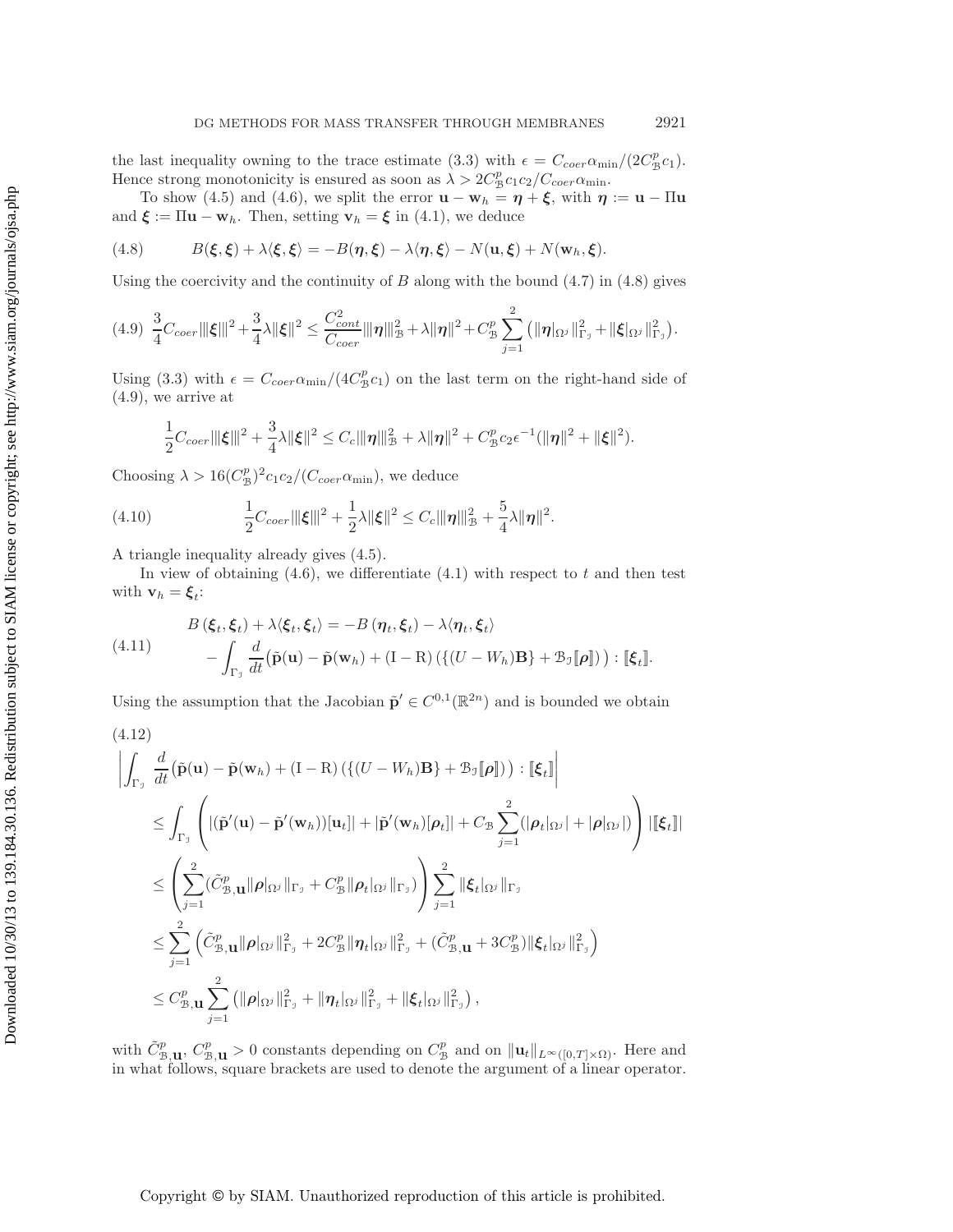Applying (4.12) to the right-hand side of (4.11) and using the coercivity and continuity of B yields

$$
\frac{3}{4}C_{coer} \|\|\xi_t\|^2 + \frac{3}{4}\lambda \|\xi_t\|^2 \leq \frac{C_{coar}^2}{C_{coer}} \|\|\eta_t\|^2 + \lambda \|\eta_t\|^2 + C_{\mathcal{B},\mathbf{u}}^p \sum_{j=1}^2 \left( \|\rho|_{\Omega^j}\|^2_{\Gamma_j} + \|\eta_t|_{\Omega^j}\|^2_{\Gamma_j} + \|\xi_t|_{\Omega^j}\|^2_{\Gamma_j} \right).
$$
\n(4.13)

As before, using the trace estimate (3.3) on the last term on the right-hand side of (4.13) with  $\epsilon = C_{coer} \alpha_{\min}/(4C_{\mathcal{B},\mathbf{u}}^p c_1)$ , we arrive at

$$
\frac{1}{2}C_{coer} \|\|\xi_t\|^2 + \frac{1}{2}\lambda \|\xi_t\|^2 \leq \frac{4C_{cont}^2 + 3C_{coer}^2}{C_{coer}} \|\|\pmb{\eta}_t\|^2_{\mathcal{B}} + \frac{5}{4}\lambda \|\pmb{\eta}_t\|^2 + \frac{1}{4}\|\pmb{\eta}\|^2_{\mathcal{B},\lambda}
$$

for any  $\lambda > 16(\max\{C_{\mathcal{B},\mathbf{u}}^p, C_{\mathcal{B}}^p\})^2 c_1 c_2/(C_{coer} \alpha_{\min})$ . Now (4.6) easily follows by the triangular inequality.

We conclude this section with an  $L^2$ -error bound of the elliptic projection (4.1). This is obtained by an Aubin–Nitsche duality-type argument, inspired by a construction of Douglas and Dupont [20] for nonlinear boundary conditions.

The interface operator  $N$  given in  $(3.13)$  consists of a nonlinear component driven by the function  $\tilde{\mathbf{p}}(\mathbf{w}) = \mathbf{P}(\mathbf{w})[\![\mathbf{w}]\!]$  and a linear component which we can characterize by introducing the linear operator  $L[\mathbf{w}] := -(\mathbf{I}-\mathbf{R})(\{W\mathbf{B}\}+\mathcal{B}_{\mathcal{I}}[\mathbf{w}])$ . We abbreviate  $\mathbb{S} := \mathbb{S}^1$  and let  $\mathbb{S}^*$  be the dual space of S. It is convenient to momentarily view N as an operator from  $\mathbb{S} \to \mathbb{S}^*$ , indicated with a calligraphic font:

$$
\mathcal{N}:~\mathbb{S} \rightarrow \mathbb{S}^*,~\mathbf{w} \mapsto \left(\mathbf{v} \mapsto \int_{\Gamma_{\mathcal{I}}} \left(\tilde{\mathbf{p}}(\mathbf{w}) + L[\mathbf{w}]\right) : [\![\mathbf{v}]\!]\right),
$$

where the dependence on **v** represents a linear mapping  $\mathbb{S} \to \mathbb{R}$  in  $\mathbb{S}^*$ . Thus the derivative N' is a mapping  $S \to L(S, S^*)$ , where  $L(S, S^*)$  denotes the linear mappings from S to S∗. Therefore, the integral

$$
\mathcal{P}(t,\mathbf{v}) := \int_0^1 \mathcal{N}'(\mathbf{w}^{\theta}(t,\cdot))(\mathbf{v}) d\theta,
$$

where  $\mathbf{w}^{\theta} := \theta \mathbf{u} + (1 - \theta) \mathbf{w}_h$ , belongs to  $\mathbb{S}^*$  for each  $t \in (0, T)$ ,  $\mathbf{v} \in \mathbb{S}$ . In particular  $\mathcal{P}(t, \mathbf{u}(t, \cdot) - \mathbf{w}_h(t, \cdot)) \in \mathbb{S}^*$  and

$$
\mathcal{P}(t, \mathbf{u}(t, \cdot) - \mathbf{w}_h(t, \cdot)) = \int_0^1 \mathcal{N}'(\mathbf{w}^\theta(t, \cdot))(\mathbf{u}(t, \cdot) - \mathbf{w}_h(t, \cdot)) d\theta
$$
  
(4.14)  

$$
= \int_0^1 \partial_\theta(\mathcal{N}(\mathbf{w}^\theta(t, \cdot))) d\theta = \mathcal{N}(\mathbf{u}(t, \cdot)) - \mathcal{N}(\mathbf{w}_h(t, \cdot)),
$$

using that  $[0, 1] \to \mathbb{S}^*, \theta \mapsto \mathcal{N}(\mathbf{w}^{\theta}(t, \cdot))$  is continuously differentiable as  $\tilde{\mathbf{p}} \in C^{1,1}(\mathbb{R}^{2n})$ . We shall frequently abbreviate  $\mathcal{P}(t, \mathbf{z}(t, \cdot))$  by  $\mathcal{P}\mathbf{z}$  below.

We assume that there is an  $s \in (3/2, 2]$  such that for all  $\alpha \in [L^2(\Omega)]^n$  and  $\beta \in [H^{1/2}(\Gamma_{\mathcal{I}})]^{2n}$  there exists a solution  $\zeta \in \mathbb{H}^{s}$  of the linear dual equation:

(4.15) 
$$
B(\mathbf{v}, \zeta) + \lambda \langle \mathbf{v}, \zeta \rangle + \langle \mathcal{P}\mathbf{v}, \zeta \rangle = (\mathbf{v}, \alpha) + \langle \mathbf{v}, \beta \rangle_{\Gamma_{\mathcal{I}}} \quad \forall \mathbf{v} \in \mathbb{H}^1.
$$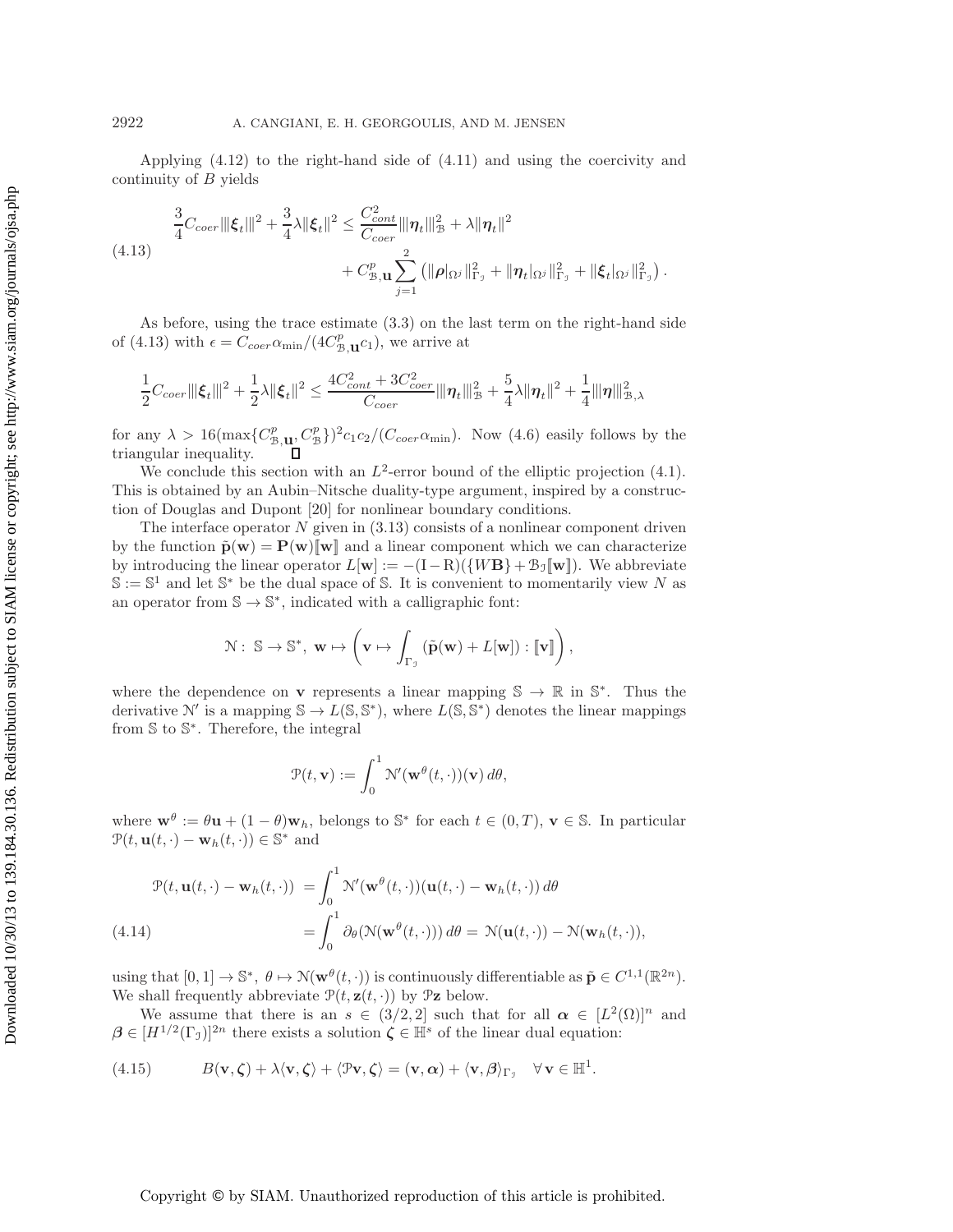Further, we assume that the dual solution  $\zeta$  satisfies the elliptic regularity bound:

(4.16) 
$$
\sum_{j=1}^{2} \|\zeta\|_{H^{s}(\Omega^{j})} \lesssim \|\alpha\| + \|\beta\|_{H^{1/2}(\Gamma_{\mathcal{I}})}.
$$

The bound is motivated by [42] and [48]: Suppose  $\Omega^1$  and  $\Omega^2$  are smooth or creased domains. Assuming the existence of *ζ* allows us to decouple the problem into the subdomains, using  $\zeta$  for the boundary data on the interface. With  $\mathbb{H}^1$  control available, lower-order terms may be moved to the right-hand side before applying elliptic regularity bounds such as those mentioned above, leading typically to control in fractional Sobolev norms.

Lemma 4.5. *Assume that the hypothesis of Lemma* 4.4 *and* (4.15) *with* (4.16) *hold true. For*  $\lambda > 0$  *sufficiently large, for*  $h_{\text{max}}$  *sufficiently small, the following error bounds holds:*

(4.17) 
$$
\|\rho\| \le C(1 + h_{\max}^2 \lambda)^{1/2} h_{\max}^{s-1} \| \|\eta\|_{\mathcal{B},\lambda}.
$$

*If, in addition, the function*  $\tilde{p}$  *defined in* (2.14) *is twice differentiable with bounded second partials and*  $\mathbf{u}, \mathbf{u}_t \in W^{1,\infty}([0,T] \times \Gamma)$ *, then* 

(4.18) 
$$
\|\rho_t\| \leq C(1 + h_{\max}^2 \lambda)^{1/2} h_{\max}^{s-1} (\|\|\pmb{\eta}_t\|_{\mathcal{B},\lambda} + \|\|\pmb{\eta}\|_{\mathcal{B},\lambda}).
$$

*The constant* C *depends only on* C<sup>A</sup> *and the shape-regularity of the mesh.*

*Proof.* Let **z** solve (4.15) with  $\alpha = \rho$  and  $\beta = 0$ . Owing to the adjoint consistency of the symmetric interior penalty bilinear form B as well as of P, the dual solution **z** also satisfies (4.15) for  $\mathbf{v} \in \mathbb{V}_h$ . Because **z** belongs to  $\mathbb{H}^1$ , the integral terms over  $\Gamma_{\text{int}}$ in B vanish, so that upon integration by parts  $B(\mathbf{v}, \mathbf{z})$  is equal to the  $L^2(\Omega)$  scalar product of **v** and the adjoint differential operator applied to **z**, as well as  $L^2$  scalar products over  $\Gamma_{\mathcal{I}}$  and  $\partial\Omega$ . In all scalar products, also including those arising from P, derivatives are then only acting on **z** and not on **v**, implying by density of smooth functions in  $L^2$  that (4.15) also holds for dG test functions **v**. This allows us to test in (4.15) with  $\mathbf{v} = \boldsymbol{\rho} = \mathbf{u} - \mathbf{w}_h$  and get

(4.19) 
$$
\|\rho\|^2 = B(\rho, \mathbf{z}) + \lambda \langle \rho, \mathbf{z} \rangle + \langle \mathcal{P}\rho, \mathbf{z} \rangle
$$

$$
= B(\rho, \mathbf{z}) + \lambda \langle \rho, \mathbf{z} \rangle + N(\mathbf{u}, \mathbf{z}) - N(\mathbf{w}_h, \mathbf{z})
$$

$$
= B(\rho, \eta^z) + \lambda \langle \rho, \eta^z \rangle + N(\mathbf{u}, \eta^z) - N(\mathbf{w}_h, \eta^z),
$$

with  $\eta^z = \mathbf{z} - \Pi \mathbf{z}$ . The second equality follows from (4.14); the last equality follows from the definition of the elliptic projection (4.1).

We now bound each term on the right-hand side of (4.19). Observe that

$$
(4.20) \t|B(\rho, \eta^z)| \leq C \|\|\rho\| \left( \|\eta^z\|_{\mathcal{B}}^2 + \sum_{\kappa \in \mathcal{T}} (\max_{i=1,\dots,n} \|a_i^{-1/2} B_i\|_{\infty,\kappa}^2) \|\eta^z\|_{\kappa}^2 \right)^{1/2}
$$
  

$$
\leq C \|\|\rho\| (\|\eta^z\|_{\mathcal{B}}^2 + \lambda \|\eta^z\|^2)^{1/2} \leq C \|\|\rho\| \|\eta^z\|_{\mathcal{B},\lambda}
$$

for  $\lambda$  big enough. The nonlinear interface term in (4.19) is bounded as in the proof of Lemma 4.4, yielding

Copyright © by SIAM. Unauthorized reproduction of this article is prohibited.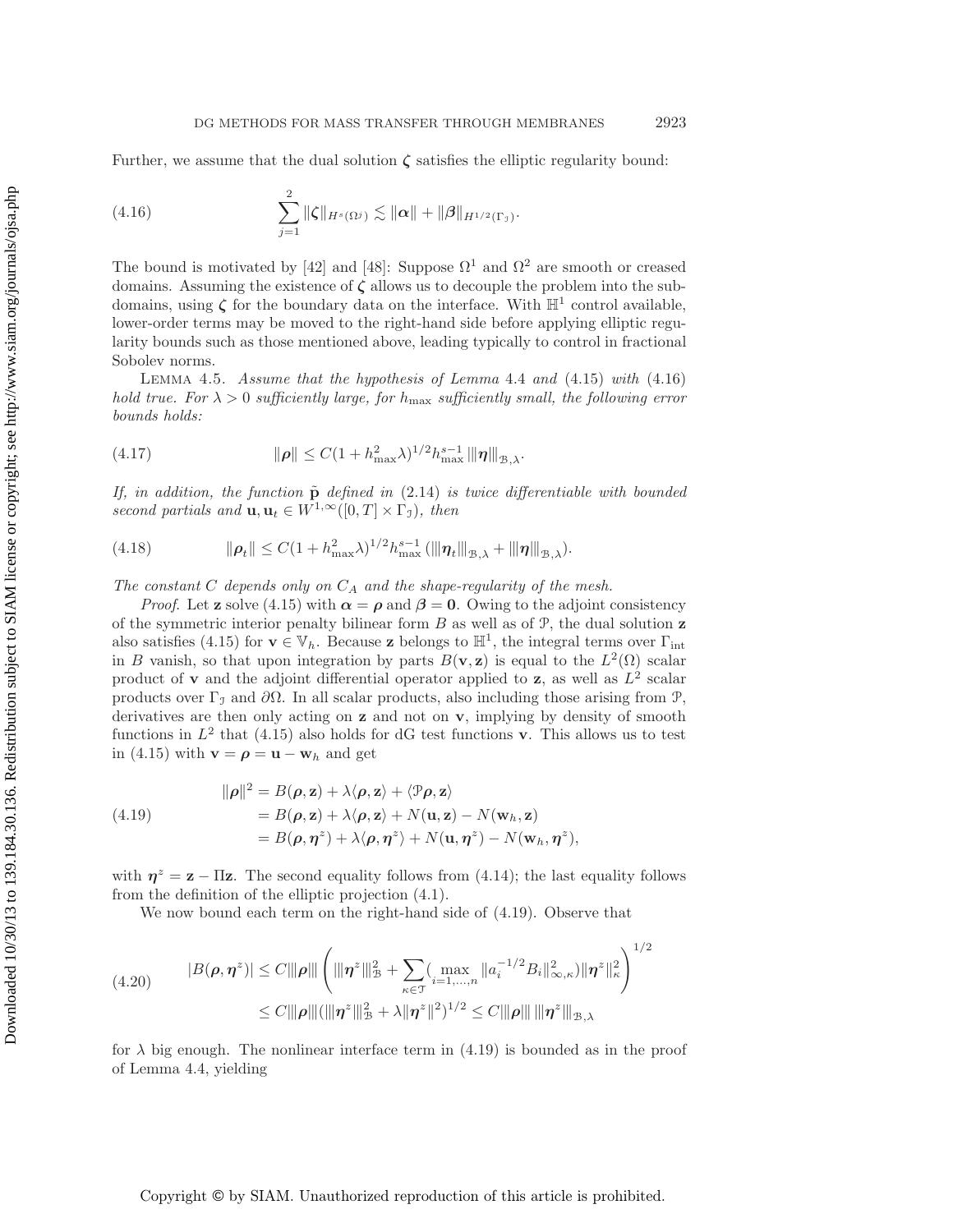2924 A. CANGIANI, E. H. GEORGOULIS, AND M. JENSEN

$$
|N(\mathbf{u}, \boldsymbol{\eta}^z) - N(\mathbf{w}_h, \boldsymbol{\eta}^z)| \le 4C_{\mathcal{B}}^p \left(\sum_{j=1}^2 \|\boldsymbol{\rho}|_{\Omega^j}\|_{\Gamma_{\mathcal{I}}}^2\right)^{1/2} \left(\sum_{j=1}^2 \|\boldsymbol{\eta}^z|_{\Omega^j}\|_{\Gamma_{\mathcal{I}}}^2\right)^{1/2}
$$
  
(4.21)  

$$
\le (C_{coer} \|\|\boldsymbol{\rho}\|^2 + 4C_{\mathcal{B}}^p c_2 \epsilon^{-1} \|\boldsymbol{\rho}\|^2)^{1/2} (C_{coer} \|\|\boldsymbol{\eta}^z\|^2 + 4C_{\mathcal{B}}^p c_2 \epsilon^{-1} \|\boldsymbol{\eta}^z\|^2)^{1/2}
$$
  

$$
\le (C_{coer} \|\|\boldsymbol{\rho}\|^2 + \lambda \|\boldsymbol{\rho}\|^2)^{1/2} (C_{coer} \|\|\boldsymbol{\eta}^z\|^2 + \lambda \|\boldsymbol{\eta}^z\|^2)^{1/2},
$$

using once again (3.3) with  $\epsilon = C_{coer} \alpha_{\min}/(4C_{\mathcal{B}}^p c_1)$  for  $\lambda > 16(C_{\mathcal{B}}^p)^2 c_1 c_2/(C_{coer} \alpha_{\min}).$ Using the above inequalities and applying the bounds on the elliptic projection

error given in Lemma 4.4, we obtain

(4.22) 
$$
\|\rho\|^2 \leq C \|\eta\|_{\mathcal{B},\lambda} \|\eta^z\|_{\mathcal{B},\lambda}
$$

for  $\lambda$  big enough.

The term in  $\eta^z$  can be bounded using standard approximation estimates for the error of the (orthogonal)  $L^2$ -projection (see, e.g., [49]) yielding

(4.23) 
$$
\|\eta^{\tilde{z}}\|_{\mathcal{B},\lambda}^2 \leq C \sum_{\kappa \in \mathcal{T}} h_{\kappa}^{2(s-1)} (1 + h_{\kappa}^2 \lambda) \|z\|_{H^s(\kappa)}^2.
$$

Further, inserting (4.23) into (4.22) and then using (4.16), we get

$$
\|\boldsymbol{\rho}\|^2 \le C(1 + h_{\max}^2 \lambda)^{1/2} h_{\max}^{s-1} \| \boldsymbol{\eta} \|_{\mathcal{B},\lambda} \sum_{j=1}^2 \|\mathbf{z}\|_{H^s(\Omega^j)}
$$
  
 
$$
\le C(1 + h_{\max}^2 \lambda)^{1/2} h_{\max}^{s-1} \| \boldsymbol{\eta} \|_{\mathcal{B},\lambda} \| \boldsymbol{\rho} \|,
$$

thus yielding (4.17).

We now prove (4.18). Let  $\tilde{\mathbf{z}}$  be the solution (4.15) with  $\alpha = \rho_t$  and  $\beta = 0$ . Using the linearity of  $P$  in the second argument, we have

$$
d_t \mathcal{P}(t, \boldsymbol{\rho}(t)) = (\partial_{\boldsymbol{\rho}} \mathcal{P})\big|_{(t, \boldsymbol{\rho}(t))} \boldsymbol{\rho}_t + (\partial_t \mathcal{P})\big|_{(t, \boldsymbol{\rho}(t))} = \mathcal{P}\big|_{(t, \boldsymbol{\rho}(t))} \boldsymbol{\rho}_t + (\partial_t \mathcal{P})\big|_{(t, \boldsymbol{\rho}(t))}.
$$

Testing in (4.15) with  $\mathbf{v} = \boldsymbol{\rho}_t$  gives, for each t,

(4.25)  
\n
$$
\|\rho_t(t)\|^2 = B(\rho_t, \tilde{\mathbf{z}}) + \lambda \langle \rho_t, \tilde{\mathbf{z}} \rangle + \langle \mathcal{P} \rho_t, \tilde{\mathbf{z}} \rangle
$$
\n
$$
= B(\rho_t, \tilde{\mathbf{z}}) + \lambda \langle \rho_t, \tilde{\mathbf{z}} \rangle + \langle d_t \mathcal{P}(t, \rho(t)), \tilde{\mathbf{z}} \rangle - \langle \partial_t \mathcal{P}, \tilde{\mathbf{z}} \rangle
$$
\n
$$
= B(\rho_t, \tilde{\mathbf{z}}) + \lambda \langle \rho_t, \tilde{\mathbf{z}} \rangle + \langle d_t \big( N(\mathbf{w}, \cdot) - N(\mathbf{w}_h, \cdot) \big), \tilde{\mathbf{z}} \rangle - \langle \partial_t \mathcal{P}, \tilde{\mathbf{z}} \rangle
$$
\n
$$
= B(\rho_t, \eta \tilde{\mathbf{z}}) + \lambda \langle \rho_t, \eta \tilde{\mathbf{z}} \rangle + \langle d_t \big( N(\mathbf{w}, \cdot) - N(\mathbf{w}_h, \cdot) \big), \eta \tilde{\mathbf{z}} \rangle - \langle \partial_t \mathcal{P}, \tilde{\mathbf{z}} \rangle,
$$

with  $\eta^{\tilde{z}} = \tilde{z} - \Pi \tilde{z}$ . The last equality follows from differentiating with respect to time the definition of the elliptic projection (4.1).

The first three terms on the right-hand side of (4.25) can be bounded by the same argument used above. In particular, following the argument in (4.12) and then applying the bounds on the elliptic projection error given in Lemma 4.4 yields

$$
|d_t \left(N(\mathbf{u}, \boldsymbol{\eta}^{\tilde{z}}) - N(\mathbf{w}_h, \boldsymbol{\eta}^{\tilde{z}})\right)|
$$
  
(4.26)  

$$
\leq 4C_{\mathcal{B},\mathbf{u}}^p \left(\sum_{j=1}^2 (||\boldsymbol{\rho}|_{\Omega^j}||_{\Gamma_{\mathcal{I}}}^2 + ||\boldsymbol{\rho}_t|_{\Omega^j}||_{\Gamma_{\mathcal{I}}}^2)\right)^{1/2} \left(\sum_{j=1}^2 ||\boldsymbol{\eta}^{\tilde{z}}|_{\Omega^j}||_{\Gamma_{\mathcal{I}}}^2\right)^{1/2}
$$
  

$$
\leq C(||\|\boldsymbol{\eta}||_{\mathcal{B},\lambda} + ||\|\boldsymbol{\eta}_t||_{\mathcal{B},\lambda})||\boldsymbol{\eta}^{\tilde{z}}||_{\mathcal{B},\lambda}.
$$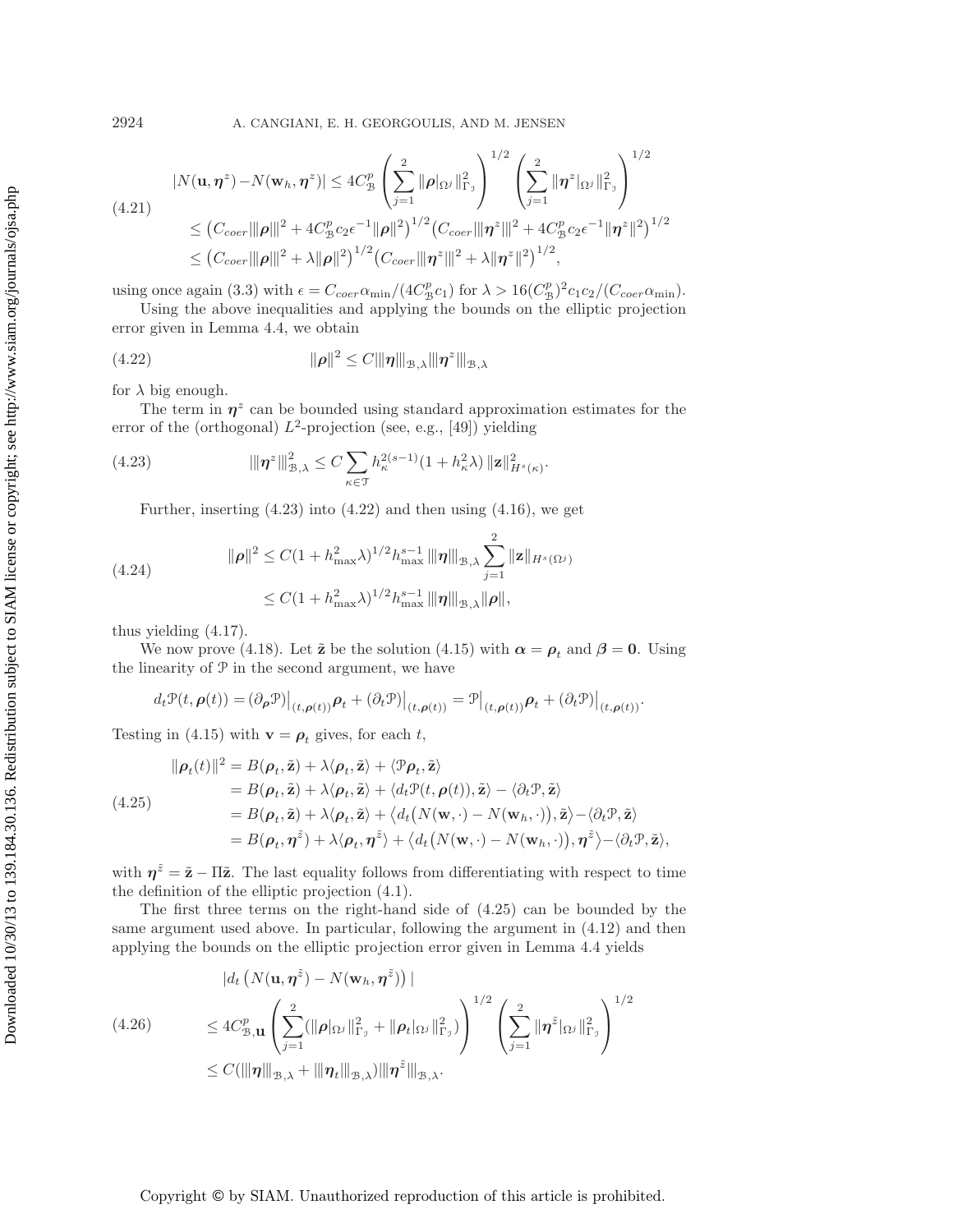As for the last term, we proceed as follows. Spelling out the definition of P, we have

$$
\langle \mathcal{P}|_{(t,\boldsymbol{\rho}(t))}, \tilde{\mathbf{z}} \rangle = \left\langle \int_0^1 \mathcal{N}'(\mathbf{w}^{\theta})(\boldsymbol{\rho}) d\theta, \tilde{\mathbf{z}} \right\rangle
$$
  
= 
$$
\int_0^1 \left\langle (\tilde{\mathbf{p}}(\mathbf{w}^{\theta}) + L)'[\boldsymbol{\rho}], [\tilde{\mathbf{z}}] \right\rangle d\theta
$$
  
= 
$$
\int_0^1 \left( \int_{\Gamma_J} (\tilde{\mathbf{p}}'(\mathbf{w}^{\theta})[\boldsymbol{\rho}] + L[\boldsymbol{\rho}]) : [\tilde{\mathbf{z}}] \right) d\theta.
$$

Thus, using the assumption that the Hessian  $\tilde{\mathbf{p}}''$  is bounded, the embedding of  $H^s(\Omega^j)$ into  $L^{\infty}(\Omega^{j}), j = 1, 2$ , and then using (4.16), Lemma 3.1, and (4.6), we get

$$
|\langle \partial_t \mathcal{P}|_{(t,\boldsymbol{\rho}(t))}, \tilde{\mathbf{z}} \rangle| = \left| \int_0^1 \left( \int_{\Gamma_J} (\tilde{\mathbf{p}}''(\mathbf{w}^{\theta})[\partial_t \mathbf{w}^{\theta}, \boldsymbol{\rho}]) : [\tilde{\mathbf{z}}] \right) d\theta \right|
$$
  
\n
$$
\leq \int_0^1 \left( \int_{\Gamma_J} |\tilde{\mathbf{p}}''(\mathbf{w}^{\theta})| |\partial_t \mathbf{w}^{\theta}| |\boldsymbol{\rho}| |[\tilde{\mathbf{z}}]|\right) d\theta
$$
  
\n(4.27)  
\n
$$
\leq C \left( \sum_{j=1}^2 ||\tilde{\mathbf{z}}||_{\infty, \Omega^j} \right) \int_{\Gamma_J} (|\partial_t \boldsymbol{\rho}| + |\partial_t \mathbf{w}_h|) |\boldsymbol{\rho}|
$$
  
\n
$$
\leq C ||\boldsymbol{\rho}_t|| (||\boldsymbol{\rho}_t||_{H^{1/2}(\Gamma_J)} + ||\partial_t \mathbf{w}_h||_{H^{1/2}(\Gamma_J)}) ||\boldsymbol{\rho}||_{H^{1/2}(\Gamma_J)^*}
$$
  
\n
$$
\leq C \mathbf{u} ||\boldsymbol{\rho}_t|| ||\boldsymbol{\rho}||_{H^{1/2}(\Gamma_J)^*}.
$$

Hence we are left in need of an estimate of  $\|\rho\|_{H^{1/2}(\Gamma_1)^*}$ . This can be obtained by the following duality argument.

Let  $\hat{\mathbf{z}}$  be the solution (4.15) with  $\alpha = 0$  and  $\beta = \delta(\rho)$ . Here  $\delta$  is the duality map [52, IIB, p. 860] between  $H^{1/2}(\Gamma_{\mathcal{I}})$  and  $H^{1/2}(\Gamma_{\mathcal{I}})^*$  such that  $\|\delta(\boldsymbol{\rho})\|_{H^{1/2}(\Gamma_{\mathcal{I}})} =$  $\|\boldsymbol{\rho}\|_{H^{1/2}(\Gamma_{\mathcal{I}})^*}$  and  $\langle \boldsymbol{\rho}, \delta(\boldsymbol{\rho}) \rangle_{\Gamma_{\mathcal{I}}} = \|\boldsymbol{\rho}\|_{H^{1/2}(\Gamma_{\mathcal{I}})^*}^2$ . Testing in (4.15) with  $\mathbf{v} = \boldsymbol{\rho}$  yields

(4.28)  
\n
$$
\|\rho\|_{H^{1/2}(\Gamma_{\mathcal{I}})^*}^2 = \langle \rho, \delta(\rho) \rangle_{\Gamma_{\mathcal{I}}}
$$
\n
$$
= B(\rho, \hat{\mathbf{z}}) + \lambda \langle \rho, \hat{\mathbf{z}} \rangle + \langle \mathcal{P}\rho, \hat{\mathbf{z}} \rangle,
$$
\n
$$
= B(\rho, \hat{\mathbf{z}}) + \lambda \langle \rho, \hat{\mathbf{z}} \rangle + N(\mathbf{u}, \hat{\mathbf{z}}) - N(\mathbf{w}_h, \hat{\mathbf{z}})
$$
\n
$$
= B(\rho, \eta^{\hat{z}}) + \lambda \langle \rho, \eta^{\hat{z}} \rangle + N(\mathbf{u}, \eta^{\hat{z}}) - N(\mathbf{w}_h, \eta^{\hat{z}}),
$$

with  $\eta^{\hat{z}} = \hat{z} - \Pi \hat{z}$ .

Now a bound for  $||\boldsymbol{\rho}||_{H^{1/2}(\Gamma_{\mathcal{I}})^*}$  can be derived by following the same steps used above to get (4.24), yielding

$$
(4.29) \t\t\t\t\t\|\boldsymbol{\rho}\|_{H^{1/2}(\Gamma_{\mathcal{I}})^*}^2 \leq C(1+h_{\max}^2\lambda)^{1/2}h_{\max}^{s-1}\|\|\boldsymbol{\eta}\|_{\mathcal{B},\lambda}\sum_{j=1}^2\|\hat{\mathbf{z}}\|_{H^s(\Omega^j)}\n\t\t\t\leq C(1+h_{\max}^2\lambda)^{1/2}h_{\max}^{s-1}\|\|\boldsymbol{\eta}\|_{\mathcal{B},\lambda}\|\delta(\boldsymbol{\rho})\|_{H^{1/2}(\Gamma_{\mathcal{I}})},
$$

having used (4.16) once again. Finally, by inserting in (4.29) the definition of  $\delta(\rho)$  we conclude that

(4.30) 
$$
\|\rho\|_{H^{1/2}(\Gamma_{\mathcal{I}})^*} \leq C(1+h_{\max}^2\lambda)^{1/2}h_{\max}^{s-1}\|\eta\|_{\mathcal{B},\lambda}.
$$

Using  $(4.30)$  in  $(4.27)$  we bound the last term on the right-hand side of  $(4.25)$ . Now, recalling (4.26), the bound (4.18) easily follows from (4.25).  $\Box$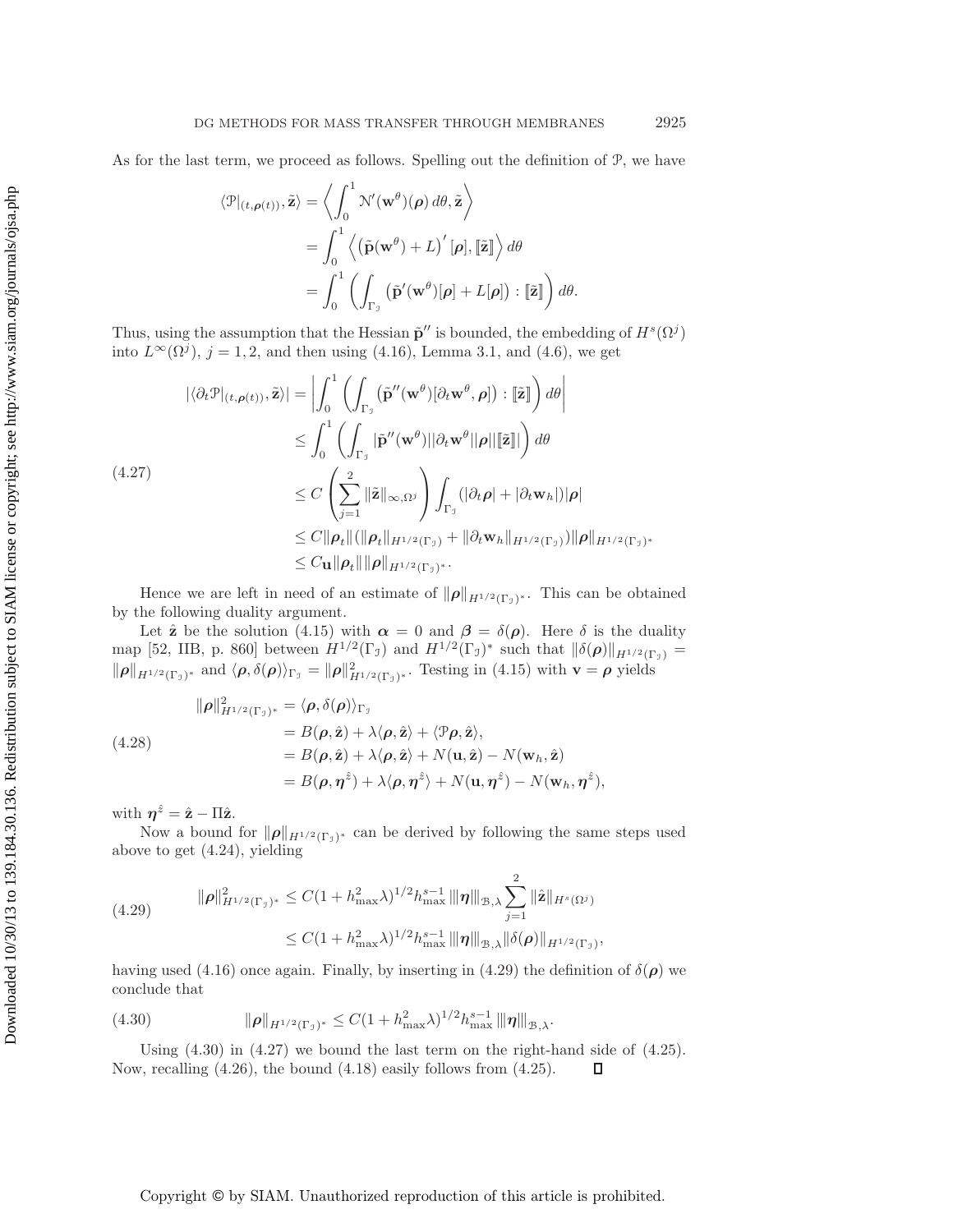**5. DG method for the parabolic system and its error analysis.** The above discussion motivates the introduction of the following IPDG-in-space method for the system (2.7), (2.9), (2.11), and (2.12).

For  $t = 0$ , let  $\mathbf{u}_h(0) = \mathbf{w}_h(0)$ . For  $t \in (0, T]$ , find  $\mathbf{u}_h \equiv \mathbf{u}_h(t) \in \mathbb{V}_h$  such that

(5.1) 
$$
\langle (\mathbf{u}_h)_t, \mathbf{v}_h \rangle + B(\mathbf{u}_h, \mathbf{v}_h) + N(\mathbf{u}_h, \mathbf{v}_h) + \langle \mathbf{F}(\mathbf{u}_h), \mathbf{v}_h \rangle = l(\mathbf{v}_h) \quad \forall \mathbf{v}_h \in \mathbb{V}_h,
$$

where

(5.2) 
$$
l(\mathbf{v}_h) := -\int_{\Gamma_{\mathbf{D}}} \Bigl( (\mathbf{g}_D \otimes \mathbf{n}) : (A \nabla \mathbf{v}_h) + (\mathfrak{X}^- G_D \mathbf{B}) : (\mathbf{v}_h \otimes \mathbf{n}) - \Sigma \mathbf{g}_D \cdot \mathbf{v}_h \Bigr) + \int_{\Gamma_{\mathbf{N}}} \mathbf{g}_N \cdot \mathbf{v}_h,
$$

noting that  $(\mathbf{q} \otimes \mathbf{n}) : (\mathbf{v} \otimes \mathbf{n}) = \mathbf{q} \cdot \mathbf{v}$ , for  $\mathbf{q}, \mathbf{v} \in \mathbb{R}^n$ , and having denoted  $G_D :=$  $diag(g_{\rm D}^1, \ldots, g_{\rm D}^n)$ .

We shall make use of the following result to treat the nonlinear reaction term.

LEMMA 5.1. *If*  $d = 2$ *, let*  $q ∈ [1, ∞)$  *and if*  $d = 3$ *, let*  $q ∈ [1, 6]$ *. Then, there exists a constant*  $C_{\text{PF}} > 0$ *, depending only on the geometry of the subdomains*  $\Omega^j$ *,*  $j \in \{1, 2\}$ , and of the Dirichlet boundary, such that, for all  $v \in \mathbb{S}^1$ , we have

(5.3) 
$$
||v||_q^2 \leq C_{\text{PF}} \max\{1, \alpha_{\min}^{-1}\} |||v||^2.
$$

*Moreover, for*  $0 \leq \gamma < 2$  *if*  $d = 2$ *, and for*  $0 \leq \gamma \leq 4/3$  *if*  $d = 3$ *, we have* 

(5.4) 
$$
||v||_{\gamma+2}^{\gamma+2} \leq C_{\text{PF}} \max\{1, \alpha_{\min}^{-1}\} ||v||^{\gamma} |||v||^2.
$$

*Finally, for*  $d = 2$  *and*  $\gamma = 2$  *(which corresponds to*  $q = \infty$ *),* (5.3) *and* (5.4) *hold for*  $v \in V_h$ , with  $C_{\text{PF}} := C |\log(\min_{\Omega} h)|$  for some constant  $C > 0$  depending only on  $\Omega^i$ .

*Proof*. From the assumptions on the topology of the subdomains, we can apply Theorem 3.7 from [39] to deduce

$$
||v||_{q,\Omega^j}^2 \leq C \max\{1,\alpha_{\min}^{-1}\} |||v|||^2,
$$

with the boundary contribution taken as  $\partial \Omega^j \backslash \Gamma_j$  for  $1 \leq q < \infty$  if  $d = 2$  and for  $1 \le q \le 6$  if  $d = 3$ . For the case  $q = \infty$  if  $d = 2$ , we make use of the standard inverse estimate  $||v||_{\infty,\kappa}^2 \leq C \log |h_{\kappa}|||v||_{H^1(\kappa)}^2$ . Setting  $p = 2/\gamma$ , for  $1/p + 1/q = 1$ , which gives  $q = 2/(2 - \gamma)$ , Hölder's inequality implies (5.4).  $\Box$ 

We are now ready to prove a bound for the difference between the elliptic projection  $\mathbf{w}_h$  and the dG approximation  $\mathbf{u}_h$ .

THEOREM 5.2. *Consider the notation of Lemma* 4.4 *and let*  $\gamma$  *be as in Lemma* 5.1. *Assume that*  $\mathbf{u} \in L^2(0,T;\mathbb{H}^s) \cap L^\infty(0,T \times \Omega)$ *,*  $s > 3/2$ *,*  $\mathbf{u}_t \in L^2(0,T;L^2(\Omega))$ *, and that* hmax *is small enough. Then, we have*

$$
\|\boldsymbol{\theta}\|_{L^{\infty}(0,T;L^2(\Omega))}^2 + C_{coer} \|\boldsymbol{\theta}\|_{L^2(0,T;\mathbb{S})}^2 \leq 4\delta^2 e^{\tilde{C}T},
$$

 $where \ \mathbf{\theta} := \mathbf{w}_h - \mathbf{u}_h, \ \tilde{C} := C(||\mathbf{u}||_{\infty,[0,T]\times\Omega}, \lambda), \ and$ 

(5.5) 
$$
\delta^{2}(t) = \int_{0}^{T} \tilde{C} ||\boldsymbol{\rho}||^{2} + C (||\boldsymbol{\rho}||_{\gamma+2}^{\gamma+2} + \lambda^{-1} ||\boldsymbol{\rho}_{t}||^{2}) dt.
$$

*Proof.* Without loss of generality assume that  $\gamma > 0$ ; the case  $\gamma = 0$  follows by a simple modification of the argument presented below.

Let **e** :=  $\rho + \theta$ , with  $\rho$  := **u** − **w**<sub>h</sub> and  $\theta$  := **w**<sub>h</sub> − **u**<sub>h</sub>. We note that the continuity of  $w_h$  in the time variable is implied by the well-posedness of the elliptic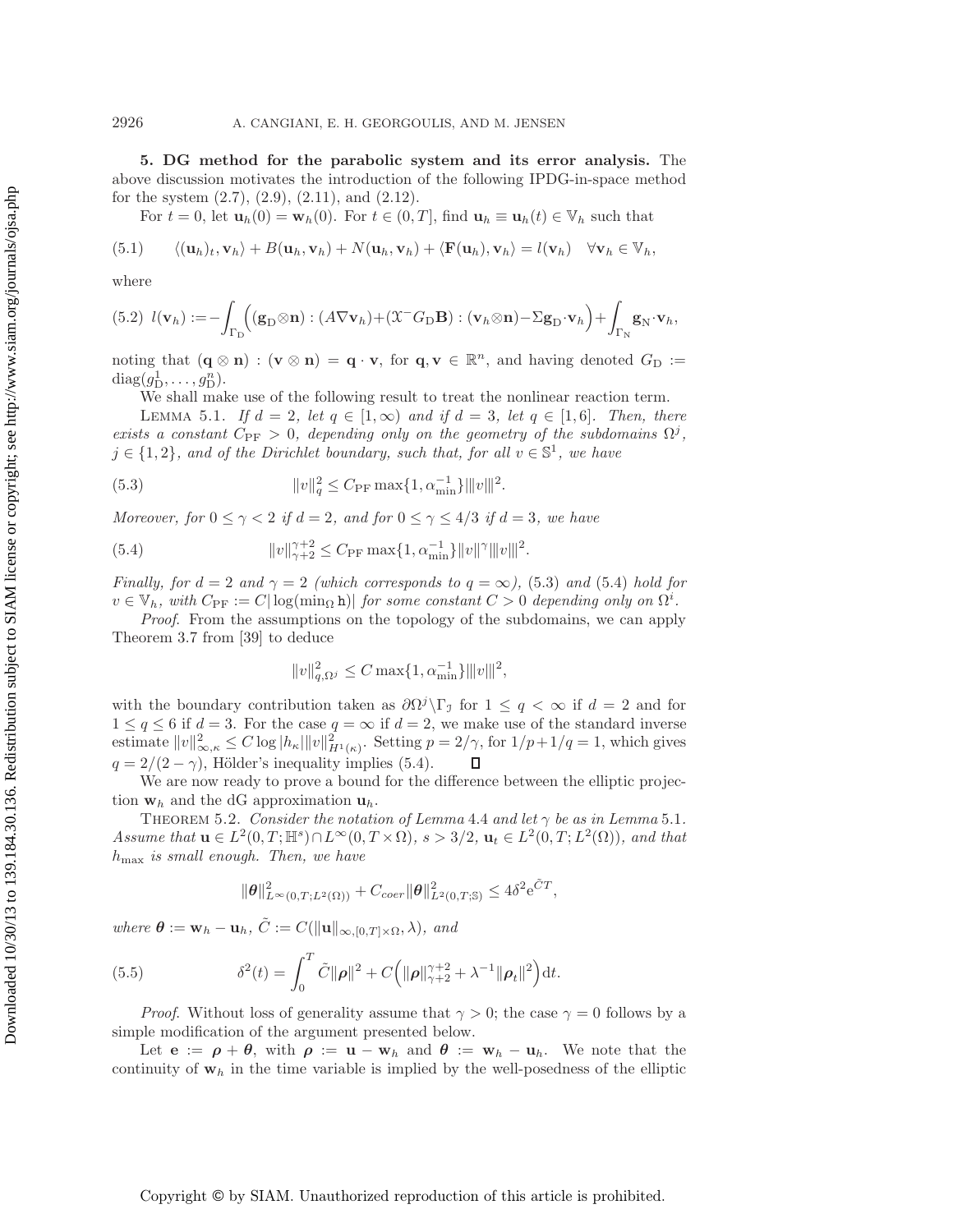projection problem, and that of **u**<sup>h</sup> by a standard local existence argument near 0 on the resulting system of ordinary differential equations. Hence,  $\theta$  is continuous in  $[0, T]$  with  $\boldsymbol{\theta}(0) = \mathbf{0}$ .

Orthogonality implies

$$
\langle \partial_t \mathbf{e}, \boldsymbol{\theta} \rangle + B(\mathbf{e}, \boldsymbol{\theta}) + N(\mathbf{u}, \boldsymbol{\theta}) - N(\mathbf{u}_h, \boldsymbol{\theta}) + \langle \mathbf{F}(\mathbf{u}) - \mathbf{F}(\mathbf{u}_h), \boldsymbol{\theta} \rangle = 0.
$$

From (4.1), we deduce

(5.6) 
$$
\frac{1}{2}\frac{\mathrm{d}}{\mathrm{d}t}\|\boldsymbol{\theta}\|^2 + B(\boldsymbol{\theta},\boldsymbol{\theta}) = \langle \mathbf{F}(\mathbf{u}_h) - \mathbf{F}(\mathbf{u}), \boldsymbol{\theta} \rangle + N(\mathbf{u}_h, \boldsymbol{\theta}) - N(\mathbf{w}_h, \boldsymbol{\theta}) + \langle \lambda \boldsymbol{\rho} - \boldsymbol{\rho}_t, \boldsymbol{\theta} \rangle.
$$

Making use of the inequality

$$
\int_\Omega a^{\gamma+1}b\leq \frac{\gamma+1}{\gamma+2}\|a\|_{\gamma+2}^{\gamma+2}+\frac{1}{\gamma+2}\|b\|_{\gamma+2}^{\gamma+2},
$$

for  $a, b > 0$ , the nonlinear reaction term can be bounded as follows:

$$
|\langle \mathbf{F}(\mathbf{u}) - \mathbf{F}(\mathbf{u}_h), \boldsymbol{\theta} \rangle| \le C \int_{\Omega} (1 + |\mathbf{u}|^{\gamma} + |\mathbf{u}_h|^{\gamma}) |\mathbf{u} - \mathbf{u}_h| |\boldsymbol{\theta}|
$$
  
\n
$$
\le C \int_{\Omega} (1 + |\mathbf{u}|^{\gamma}) |\mathbf{u} - \mathbf{u}_h| |\boldsymbol{\theta}| + C \int_{\Omega} |\mathbf{u} - \mathbf{u}_h|^{\gamma+1} |\boldsymbol{\theta}|
$$
  
\n
$$
\le C(\mathbf{u})(\|\boldsymbol{\rho}\|^2 + \|\boldsymbol{\theta}\|^2) + C(\|\boldsymbol{\rho}\|_{\gamma+2}^{\gamma+2} + \|\boldsymbol{\theta}\|_{\gamma+2}^{\gamma+2}).
$$

Also, using the regularity of  $\tilde{p}$  and (3.3), we have

(5.8) 
$$
|N(\mathbf{u}_h, \boldsymbol{\theta}) - N(\mathbf{w}_h, \boldsymbol{\theta})| \leq C_{\mathcal{B}}^p \sum_{j=1}^2 \|\boldsymbol{\theta}\|_{\Omega^j} \|^2_{\Gamma_j} \leq \frac{1}{4} C_{\text{coer}} \|\boldsymbol{\theta}\|^2 + \frac{\lambda}{2} \|\boldsymbol{\theta}\|^2,
$$

choosing  $\epsilon$  and  $\lambda$  as in the proof of Lemma 4.4.

We also have

(5.9) 
$$
|\langle \lambda \boldsymbol{\rho} - \boldsymbol{\rho}_t, \boldsymbol{\theta} \rangle| \leq \frac{\lambda}{2} ||\boldsymbol{\rho}||^2 + \frac{1}{2\lambda} ||\boldsymbol{\rho}_t||^2 + \lambda ||\boldsymbol{\theta}||^2.
$$

Lemma 5.1 implies

(5.10) 
$$
\|\theta\|_{\gamma+2}^{\gamma+2} \leq C_{\rm PF} \max\{1, \alpha_{\min}^{-1}\}\|\theta\|^{\gamma} \|\theta\|^2.
$$

Using these bounds in (5.6), along with the coercivity and continuity bounds from Lemmas 4.2 and 4.3, integrating the resulting inequality with respect to  $t$  (and multiplying by 2) between 0 and  $\tau$ , we arrive at

$$
\|\theta(\tau)\|^2 + C_{coer} \int_0^{\tau} \|\theta\|^2
$$
  
(5.11) 
$$
\leq \delta^2 + \tilde{C} \int_0^{\tau} \|\theta\|^2 + \hat{C} \operatorname*{ess} \sup_{t \in [0,\tau]} \|\theta(t)\|^\gamma \int_0^{\tau} \|\theta\|^2
$$

$$
\leq \delta^2 + \tilde{C} \int_0^{\tau} \|\theta\|^2 + \hat{C} \left( \operatorname*{ess} \sup_{t \in [0,\tau]} \|\theta(t)\|^2 + C_{coer} \int_0^{\tau} \|\theta\|^2 \right)^{1+\gamma/2}
$$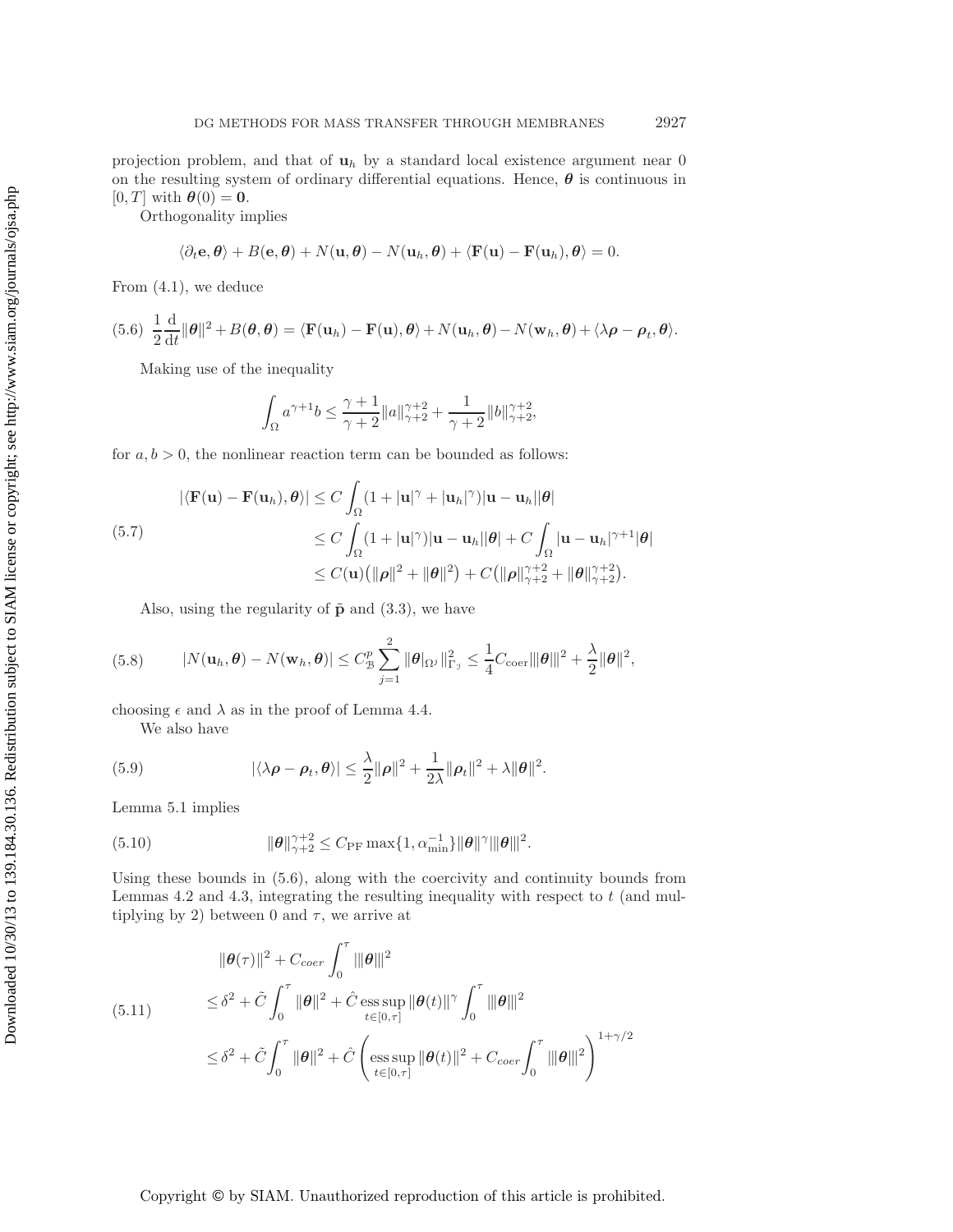for  $\delta^2$  and  $\tilde{C}$  as in the statement of the theorem, and  $\hat{C} := C \max\{1, (C_{coer} \alpha_{\min})^{-1}\}.$ From the assumption that the mesh-size  $h_{\text{max}}$  is small enough, we can have

$$
\delta \leq \hat{C}^{-\gamma} (4e^{\tilde{C}T})^{-\frac{2+\gamma}{2\gamma}},
$$

which implies  $\hat{C} (4\delta^2 e^{\tilde{C}T})^{1+\gamma/2} \leq \delta^2$ . We now consider the set

$$
I := \left\{ \tau \in [0,T] : \operatorname{ess} \operatorname{sup}_{t \in [0,\tau]} \|\boldsymbol{\theta}(t)\|^2 + C_{coer} \int_0^{\tau} \|\|\boldsymbol{\theta}\|^2 \le 4\delta^2 e^{\tilde{C}T} \right\},\
$$

which is nonempty and closed due to the continuity of  $\theta$  with respect to the time variable, as  $\theta(0) = 0$ . We set  $\tau^* = \max I$  and we suppose that  $\tau^* < T$ . Hence, for  $\tau \leq \tau^*$ , we have

$$
\underset{t\in[0,\tau]}{\mathrm{ess}\sup}\|\boldsymbol{\theta}(t)\|^2+C_{coer}\int_0^{\tau}\|\boldsymbol{\theta}\|^2\leq 2\delta^2+\tilde{C}\int_0^{\tau}\|\boldsymbol{\theta}\|^2.
$$

Gronwall's lemma then implies

(5.12) 
$$
\|\boldsymbol{\theta}(\tau^*)\|^2 + C_{coer} \int_0^{\tau^*} \|\boldsymbol{\theta}\|^2 \leq 2\delta^2 e^{\tilde{C}T},
$$

setting  $\tau = \tau^*$ , which contradicts the hypothesis  $\tau^* < T$ , due to the continuity of the left-hand side of (5.12). Hence,  $I = [0, T]$  and the result holds.  $\Box$ 

COROLLARY 5.3. Let  $0 \leq \gamma \leq 2$  if  $d = 2$ , and let  $0 \leq \gamma \leq 4/3$  if  $d = 3$ . With *the assumptions of Lemma* 4.4 *and Theorem* 5.2 *and*  $\mathbf{u}|_k \in H^1(0,T;[H^{k_k+1}(\kappa)]^n)$ *,*  $k_{\kappa} \geq 1, \, \kappa \in \mathcal{T}, \, \text{we have}$ 

$$
(5.13) \t ||\mathbf{u} - \mathbf{u_h}||_{L^{\infty}(0,T;L^2(\Omega))}^2 + C_{coer}||\mathbf{u} - \mathbf{u}_h||_{L^2(0,T;\mathbb{S})}^2 \leq C\mathcal{E}((0,T],\mathbf{h},\mathbf{u},\mathbb{V}_h)
$$

*for* C *independent of* **h** *and*

(5.14) 
$$
\mathcal{E}((0,T], \mathbf{h}, \mathbf{u}, \mathbb{V}_h) := \sum_{\kappa \in \mathcal{T}} \int_0^T h_{\kappa}^{2s_{\kappa}} \left( |\mathbf{u}|^2_{[H^{k_{\kappa}+1}(\kappa)]^n} + |\mathbf{u}_t|^2_{[H^{k_{\kappa}+1}(\kappa)]^n} \right)
$$

*for*  $s_{\kappa} = \min\{m_{\kappa}, k_{\kappa}\}\$ . Moreover, with the additional assumptions of Lemma 4.5, we *have*

(5.15) 
$$
\|\mathbf{u} - \mathbf{u_h}\|_{L^{\infty}(0,T;L^2(\Omega))}^2 \leq Ch_{\max}^{2s-2} \mathcal{E}((0,T], \mathbf{h}, \mathbf{u}, \mathbb{V}_h)
$$

*for*  $s \in (1,2]$  *dictated by the regularity of the exact solution of the dual problem*  $(4.15)$ *. Proof.* We begin by using (5.3) to deduce the estimates  $||\boldsymbol{\rho}||_{\gamma+2}^{\gamma+2} \leq C|||\boldsymbol{\rho}|||^{\gamma+2}$ ,

 $\|\rho\| \leq C \|\rho\|$ , and  $\|\rho_t\| \leq C \|\rho_t\|$ . An application of Lemma 4.4 on the resulting norms, along with standard approximation estimates for the error of the (orthogonal)  $L^2$ -projection (see, e.g., [32]), already implies (5.13).

For (5.15), we set  $\varepsilon = \min\{2, k\gamma/(s-1)\}\.$  Then, we have the bound

$$
\|\rho\|_{\gamma+2}^{\gamma+2}\leq \|\rho\|^{2-\varepsilon}\|\rho\|_{2(\gamma/\varepsilon+1)}^{\gamma+\varepsilon}\leq C \|\rho\|^{2-\varepsilon}\|\rho\|^{\gamma+\varepsilon},
$$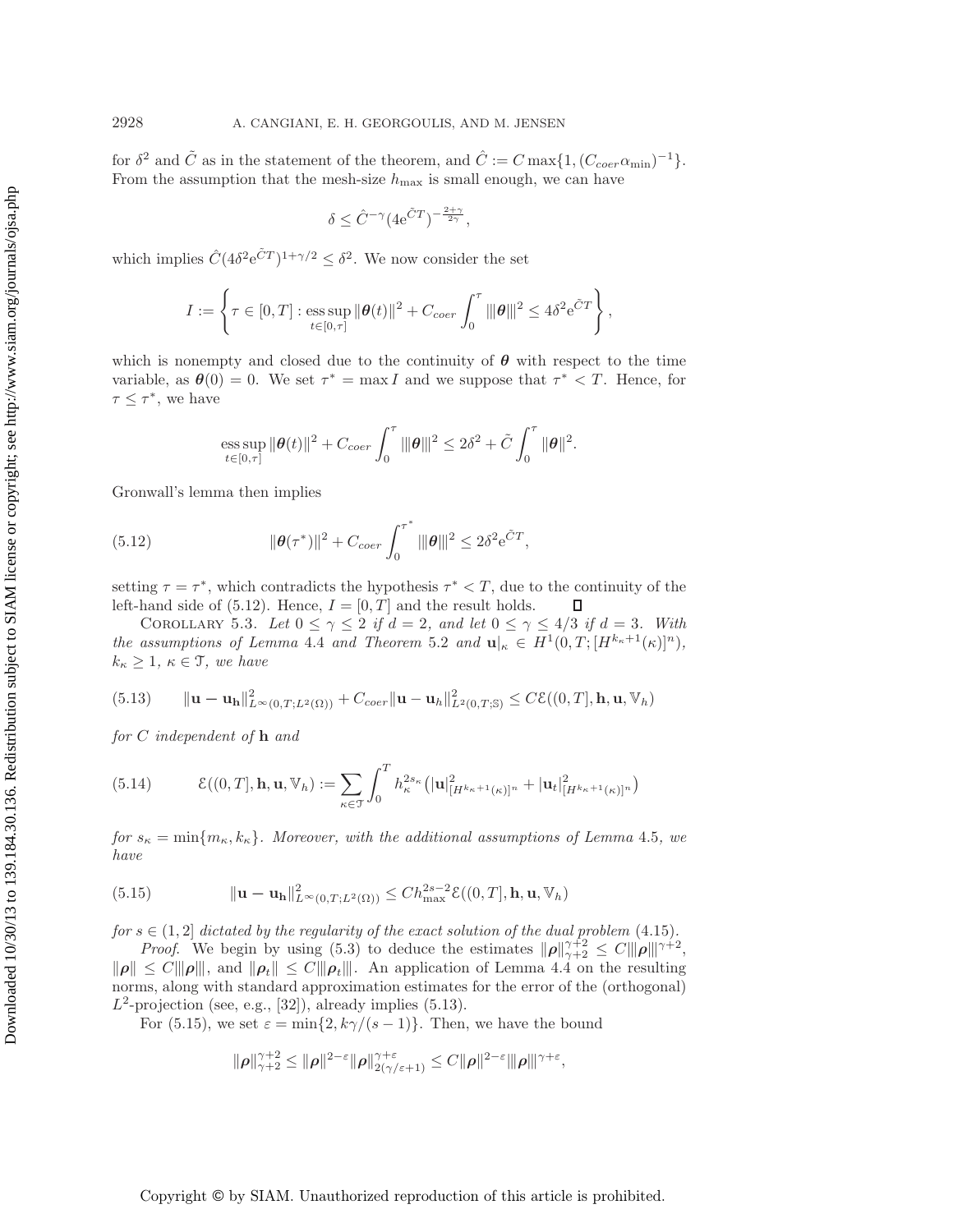which implies (for this choice of  $\varepsilon$ , since then  $\gamma/\varepsilon + 1 \leq 2$ ) that

$$
\|\rho\|_{\gamma+2}^{\gamma+2} \le Ch_{\max}^{2s-2} \mathcal{E}((0,T], \mathbf{h}, \mathbf{u}, \mathbb{V}_h).
$$

 $\Box$ Lemma 4.5 and standard approximation estimates now imply (5.15).

As can be seen from the above proof, the use of the novel elliptic projection, introduced and analyzed in section 4, plays a crucial role in the treatment of the interface nonlinearity  $\mathbf{P}(\cdot)$ , while the continuation argument, along with the Gagliardo– Nirenberg-type inequality (5.10), treats the nonlinear reaction  $\mathbf{F}(\cdot)$ .

*Remark* 5.4. We note that the bounds in Theorem 5.2 and, correspondingly, in Corollary 5.3 do not require any global mesh quasi-uniformity assumptions. This result also holds on domains without internal interfaces as in the setting of [40]. There, a different continuation argument is used for deriving a priori bounds which requires the mesh to be globally quasiuniform (for nonsymmetric spatial operators), albeit for a larger range of  $\gamma$  than the one considered in the present work.

*Remark* 5.5. It is interesting to note that, due to the careful use of  $L^2$ -projection operators in conjunction with assumption  $(4.3)$ , the constant in  $(5.13)$  depends on the Peclét number only through the control of the nonlinear interface conditions. Thus, the present bound produces error control that is Peclét number independent for the dG method applied to a single domain problem.

We remark that it is possible to show optimal error estimates with less restrictive assumptions than (2.8) on the growth of the reaction term. Indeed, assuming only that  $F$  is locally Lipschitz, an optimal a priori bound can be proven, subject to certain conditions on the mesh. This argument, motivated by ideas presented in [2, 25], for different problems will be considered elsewhere.

**6. Numerical examples.** In view of the numerical tests, we introduce a fully discrete discretization for the system  $(2.7), (2.9), (2.12)$ . The time discretization is based on a second-order linearly implicit method analyzed in [2, 1].

Let us write the semidiscrete dG formulation (5.1) in matrix notation as

$$
(6.1) \t MUt = LU + F(U),
$$

where  $L$  collects all linear terms and  $F$  the nonlinear terms in  $(5.1)$ . Treating the linear terms with the second-order Adams–Moulton method (trapezium rule) and the nonlinear terms with the second-order Adams–Bashforth method yields the following fully discrete method (AB2-AM2):

$$
MU^{n+1} = MU^n + k(\theta LU^{n+1} + (1 - \theta)LU^n) + \frac{k}{2}(3F(U^n) - F(U^{n-1})).
$$

**Convergence test.** We test the validity of the IPDG method and above error bounds on a system of two equations for which the exact solution is known.

Let the domain  $\Omega = [-1, 1]^2$  be subdivided into two subdomains interfacing at x = 0; thus  $\Omega^1 = [-1, 0] \times [-1, 1]$  and  $\Omega^2 = [0, 1] \times [-1, 1]$ . We set  $\Gamma_{\text{D}} = \{\pm 1\} \times [-1, 1]$ and  $\Gamma_N = (-1, 1) \times {\pm 1}$  and impose homogeneous Dirichlet and Neumann boundary conditions on  $\Gamma_{\text{D}}$  and  $\Gamma_{\text{N}}$ , respectively, as shown in Figure 6.1 (left). For  $t > 0$  we consider the system of two advection-diffusion equations:

(6.2) 
$$
\begin{cases} u_t - \Delta u - u_x = f^u + \begin{cases} u^2 - v(1 - v) & \text{in } \Omega^1, \\ -v & \text{in } \Omega^2, \end{cases} \\ v_t - \Delta v - v_x = f^v + u & \text{in } \Omega^1 \cup \Omega^2, \end{cases}
$$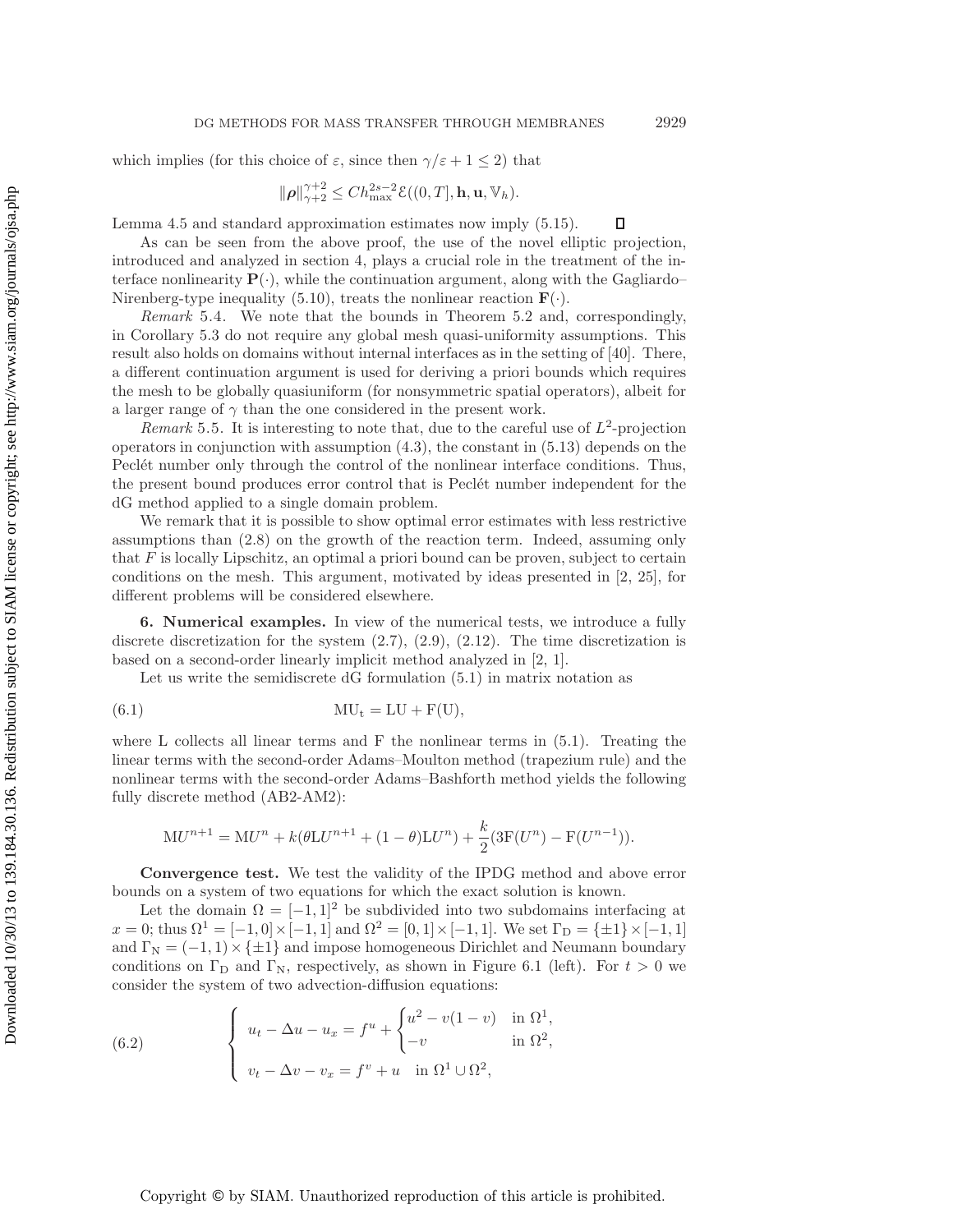

Fig. 6.1. Convergence test. Solution domain and boundary conditions (left). First component of the exact solution at the final time  $t = 1$  (right).

and accordingly construct the forcing terms  $f^{u,v} : [0,1] \times \Omega \to \mathbb{R}$  in order to yield as an exact solution,

(6.3) 
$$
\begin{pmatrix} u \\ v \end{pmatrix} = \begin{pmatrix} \cos t \\ \sin t \end{pmatrix} e^{(y^2 - 1)^2} \times \begin{cases} 4x(1+x) & \text{in } \Omega^1, \\ (-4x^3 + 3x + 1) & \text{in } \Omega^2. \end{cases}
$$

The first component of the solution at time  $t = 1$  is shown in Figure 6.1 (right). The functions in  $(6.3)$  are compatible with the interface conditions  $(2.12)$  with respect to the interface parameters

$$
P = diag(3,3),
$$
  $\Upsilon^1 = diag(1,1),$   $\Upsilon^2 = diag(0,0),$   $R = diag(1,1),$ 

which are, therefore, used to close problem  $(6.2)$  with conditions  $(2.12)$ .

We tested the convergence rate of our method under space discretization refinement. A fixed time step of size  $.5 \times 10^{-3}$  is used throughout while an initial uniform square  $4 \times 4$  mesh is uniformly refined. The value  $C_{\sigma} = 10$  was used throughout for the discontinuity-penalization parameter constant. Numerical results are reported in Table 6.1 in the cases of bilinear and biquadratic spatial discretizations. The predicted error rates of convergence are confirmed in both the  $L^2(0, 1; \mathbb{S})$  (viz.,  $\|\cdot\|_{L^2(0,1;\mathbb{S})}^2 = \int_0^1 \|\cdot\|^2$  and  $L^\infty(0,1;L^2(\Omega))$  norms.

Advection-dominated test. With this numerical example we test the robustness of the method in the advection-dominated regime. We consider once again the domain  $\Omega = [-1, 1]^2$  subdivided into the subdomains  $\Omega^1$  and  $\Omega^2$  already considered in the previous test. In  $\Omega$ , we solve a scalar equation with no reaction and the constant diffusion  $a_1 = 10^{-2}$  and the advection field  $B_1 = (0.5, 0.5)$ . On the boundary  $\partial\Omega$ , we set homogeneous Neumann boundary conditions. The parameters

$$
P = 2/10, \tT1 = 5/6, \tT2 = 1/6, \tR = 6/10,
$$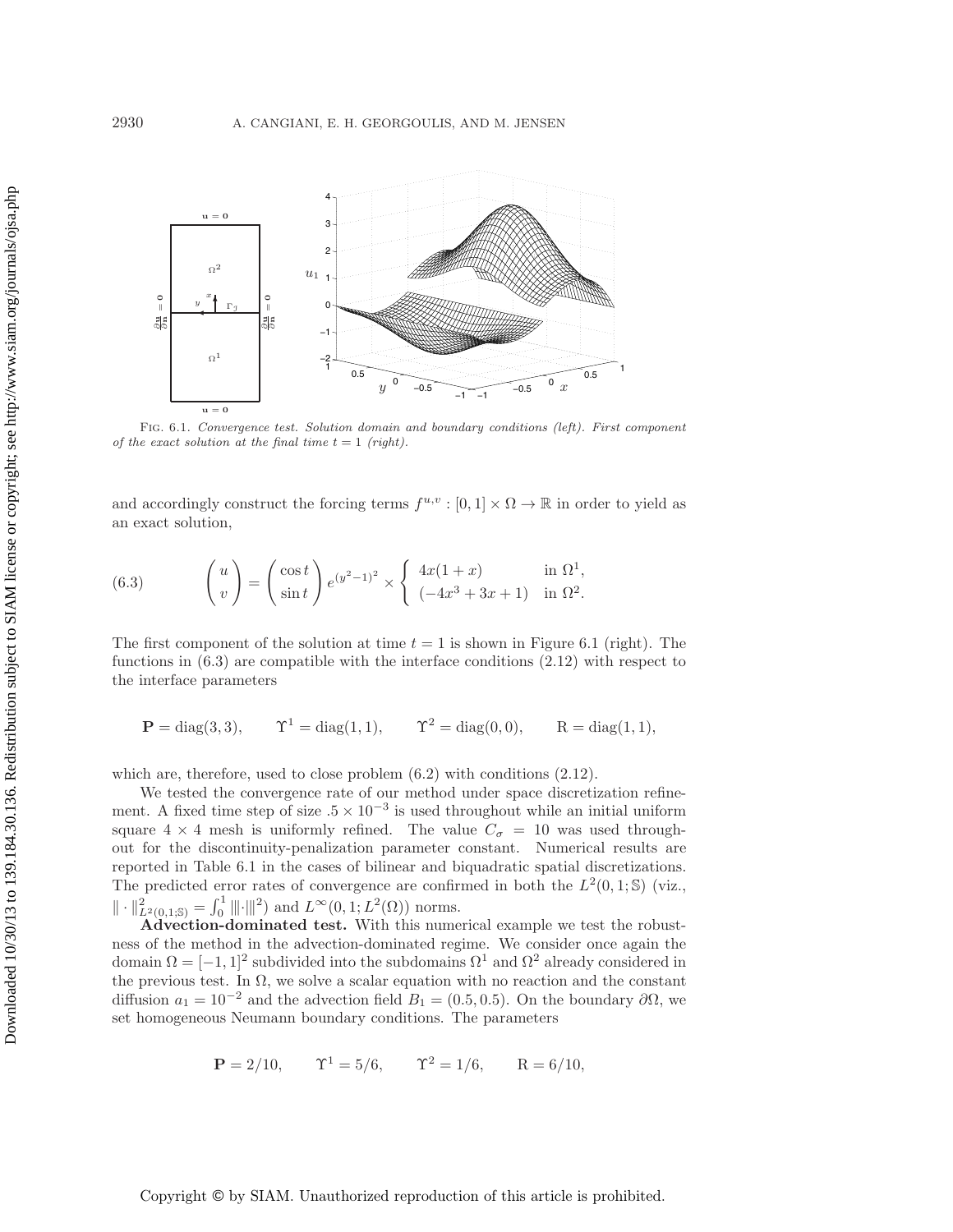Table 6.1

Convergence test. Errors and convergence rates under uniform mesh refinement. A fixed time step of size  $.5 \times 10^{-3}$  was used. Bilinear (above) and biquadratic (below) dG in space discretizations.

| cells<br>#     | $#$ dofs | $L^2(0,1;\mathbb{S})$ |      | $L^{\infty}(0,1;L^2(\Omega))$ |      |
|----------------|----------|-----------------------|------|-------------------------------|------|
| $m \equiv 1$   |          |                       |      |                               |      |
| $\overline{4}$ | 32       | $1.579e + 01$         |      | $2.498e+00$                   |      |
| 16             | 128      | $7.617e + 00$         | 1.05 | 8.293e-01                     | 1.59 |
| 64             | 512      | $3.615e + 00$         | 1.08 | $2.400e-01$                   | 1.79 |
| 256            | 2048     | $1.736e + 00$         | 1.06 | 6.497e-02                     | 1.89 |
| 1024           | 8192     | 8.475e-01             | 1.03 | 1.693e-02                     | 1.94 |
| 4096           | 32768    | $4.182e-01$           | 1.02 | $4.324e-03$                   | 1.97 |
| $m \equiv 2$   |          |                       |      |                               |      |
| $\overline{4}$ | 72       | $4.781e+00$           |      | 3.812e-01                     |      |
| 16             | 288      | $1.013e + 00$         | 2.24 | 5.422e-02                     | 2.81 |
| 64             | 1152     | $2.282e-01$           | 2.15 | 7.330e-03                     | 2.89 |
| 256            | 4608     | 5.480e-02             | 2.06 | $1.240e-03$                   | 2.56 |
| 1024           | 18432    | 1.349e-02             | 2.02 | 1.743e-04                     | 2.83 |
| 4096           | 73728    | 3.427e-03             | 1.98 | 2.259e-05                     | 2.95 |



Downloaded 10/30/13 to 139.184.30.136. Redistribution subject to SIAM license or copyright; see http://www.siam.org/journals/ojsa.php Downloaded 10/30/13 to 139.184.30.136. Redistribution subject to SIAM license or copyright; see http://www.siam.org/journals/ojsa.php

FIG. 6.2. Advection-dominated test. Snapshots of the solution computed on a uniform  $16 \times 16$ mesh using bilinear elements: the initial condition (top-left) followed by the solution at time intervals of 0.5.

are used in the interface conditions (2.12). In this case, transfer across the interface is mainly advection-driven. Further, setting the friction coefficient to less than one models the case in which the interface acts as a filtering wall on the advected quantity; hence a boundary layer in the upwind subdomain in the proximity of the interface is expected.

We solve the problem on a uniform  $16 \times 16$  mesh using bilinear elements. Such a mesh is not fine enough to resolve the layer forming in the proximity of the interface where the solution is also discontinuous; see Figure 6.2. Nevertheless, the numerical solution is stable, and the expected behavior of the solution is accurately captured, as we can see by comparison with the solution obtained with a layer resolving  $64 \times 64$ mesh and shown in Figure 6.3. We note that the method remains stable when smaller values than  $10^{-2}$  are used for the diffusion  $a_1$ ; these results are omitted for brevity.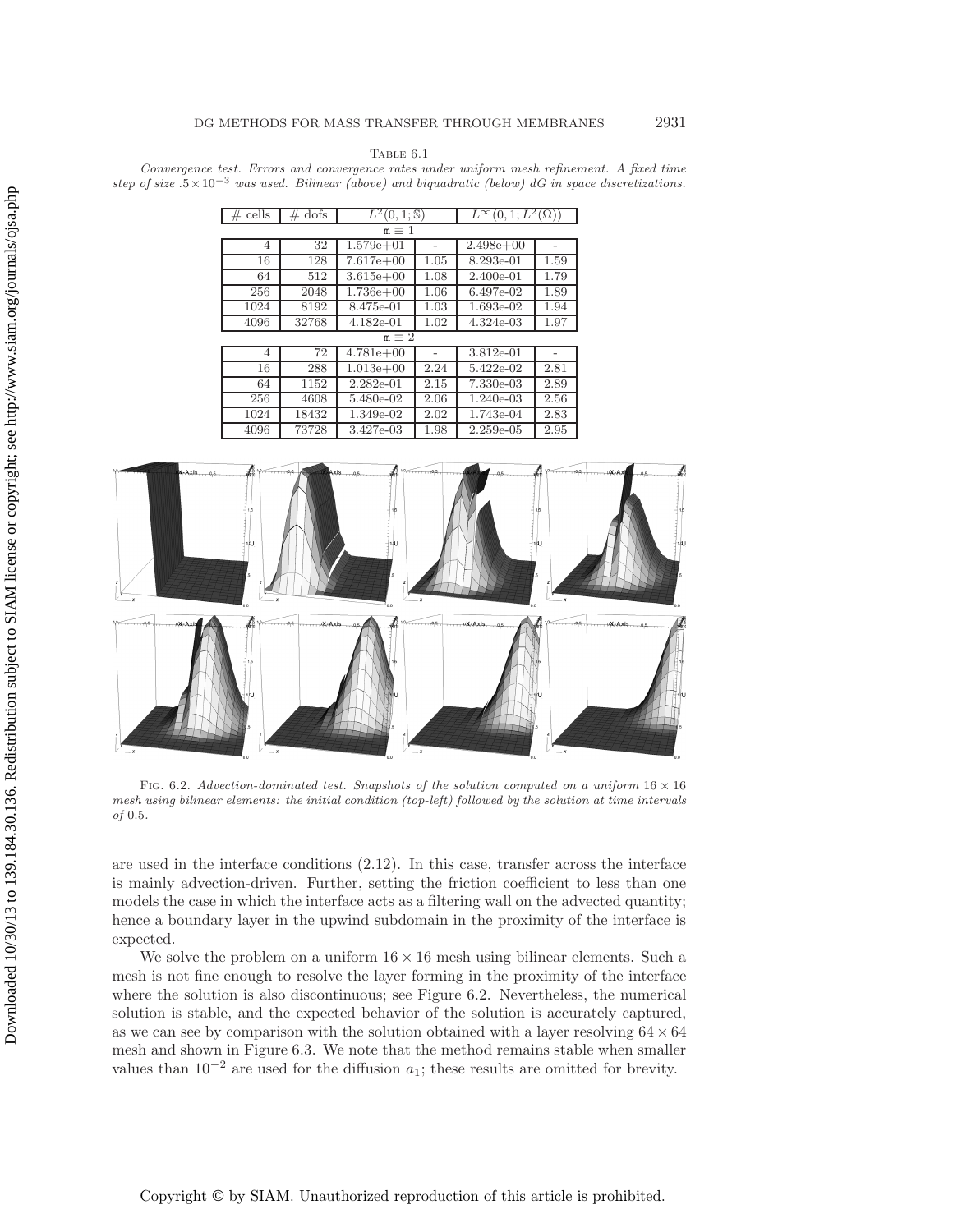

FIG. 6.3. Advection-dominated test. Snapshots of the solution computed on a uniform  $64 \times 64$ mesh using bilinear elements: solution at  $t = 0.5$  (left) and  $t = 1$  (right) corresponding to the second and third plots in the first row of Figure 6.2, respectively.

**7. Concluding remarks.** A dG method for the numerical solution of nonlinear interface problems modeling mass transfer through semipermeable membranes is presented and a priori error bounds are shown under typical regularity assumptions. The good performance of the method is highlighted through numerical experiments. A number of extensions of the presented results can be made with modest modifications. For instance, hp-version error bounds can be shown and more general convection coefficients **B** can be treated. We refrained from doing so in the interest of simplicity of the presentation. Interesting directions of further research are the consideration of the variational crimes due to inexact representation of the interface manifold, using, e.g., unfitted finite elements [7, 16] or the related approach in [41], and the treatment of more general interface nonlinearities. These will be considered elsewhere.

#### **REFERENCES**

- [1] G. AKRIVIS AND M. CROUZEIX, *Linearly implicit methods for nonlinear parabolic equations*, Math. Comp., 73 (2004), pp. 613–635.
- [2] G. Akrivis, M. Crouzeix, and C. Makridakis, Implicit-explicit multistep methods for quasilinear par+abolic equations, Numer. Math., 82 (1999), pp. 521–541.
- [3] G. D. Akrivis and V. A. Dougalis, Finite difference discretizations of some initial and boundary value problems with interface, Math. Comp., 56 (1991), pp. 505–522.
- [4] D. N. ARNOLD, An interior penalty finite element method with discontinuous elements, SIAM J. Numer. Anal., 19 (1982), pp. 742–760.
- [5] B. Ayuso and L. D. Marini, Discontinuous Galerkin methods for advection-diffusion-reaction problems, SIAM J. Numer. Anal., 47 (2009), pp. 1391–1420.
- [6] I. BABUŠKA, The finite element method for elliptic equations with discontinuous coefficients, Computing (Arch. Elektron. Rechnen), 5 (1970), pp. 207–213.
- [7] J. W. BARRETT AND C. M. ELLIOTT, Fitted and unfitted finite-element methods for elliptic equations with smooth interfaces, IMA J. Numer. Anal., 7 (1987), pp. 283–300.
- [8] S. Bartels, A posteriori error analysis for time-dependent Ginzburg-Landau type equations, Numer. Math., 99 (2005), pp. 557–583.
- [9] C. BERNARDI, Y. MADAY, AND F. RAPETTI, Basics and some applications of the mortar element method, GAMM-Mitt., 28 (2005), pp. 97–123.
- [10] M. Brera, J. W. Jerome, Y. Mori, and R. Sacco, A conservative and monotone mixedhybridized finite element approximation of transport problems in heterogeneous domains, Comput. Methods Appl. Math., 199 (2010), pp. 2709–2720.
- [11] A. BUFFA AND C. ORTNER, Compact embeddings of broken Sobolev spaces and applications, IMA J. Numer. Anal., 29 (2009), pp. 827–855.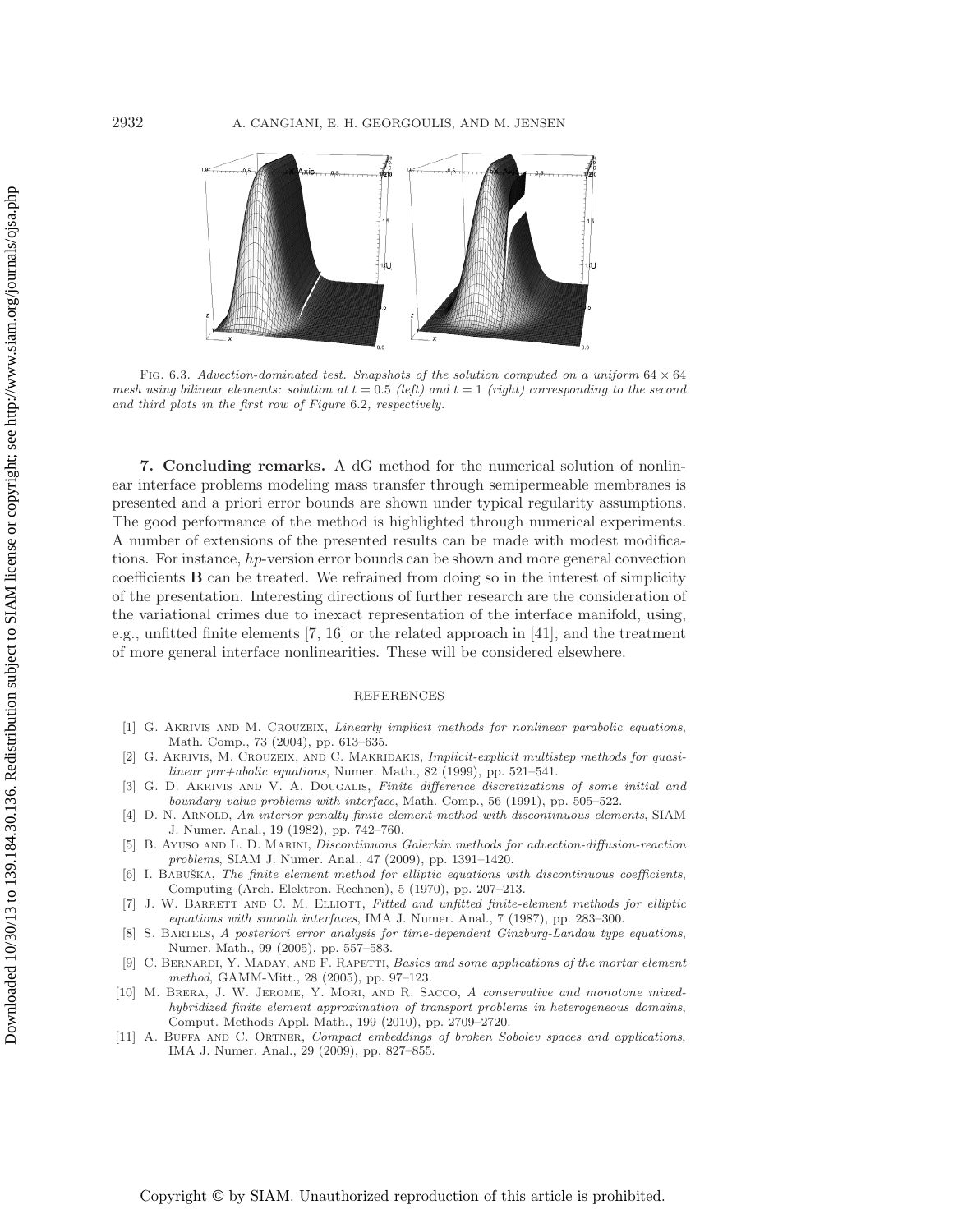- [12] E. Burman and P. Zunino, A domain decomposition method based on weighted interior penalties for advection-diffusion-reaction problems, SIAM J. Numer. Anal., 44 (2006), pp. 1612– 1638.
- [13] Z. CAI, X. YE, AND S. ZHANG, Discontinuous Galerkin finite element methods for interface problems: A priori and a posteriori error estimations, SIAM J. Numer. Anal., 49 (2011), pp. 1761–1787.
- [14] F. CALABRÒ AND P. ZUNINO, Analysis of parabolic problems on partitioned domains with nonlinear conditions at the interface. Application to mass transfer through semi-permeable membranes, Math. Models Methods Appl. Sci., 16 (2006), pp. 479–501.
- [15] A. CANGIANI AND R. NATALINI, A spatial model of cellular molecular trafficking including active transport along microtubules, J. Theoret. Biol., 267 (2010), pp. 614–625.
- [16] Z. Chen and J. Zou, Finite element methods and their convergence for elliptic and parabolic interface problems, Numer. Math., 79 (1998), pp. 175–202.
- [17] B. COCKBURN AND C. DAWSON, Approximation of the velocity by coupling discontinuous Galerkin and mixed finite element methods for flow problems, Comput. Geosci., 6 (2002), pp. 505–522.
- [18] D. A. DI PIETRO AND A. ERN, Mathematical aspects of discontinuous Galerkin methods, Mathématiques & Applications (Berlin) [Mathematics & Applications], 69, Springer, Heidelberg, 2012.
- [19] V. DOLEJŠÍ, M. FEISTAUER, V. KUČERA, AND V. SOBOTÍKOVÁ, An optimal  $L^{\infty}(L^2)$ -error estimate for the discontinuous Galerkin approximation of a nonlinear non-stationary convection-diffusion problem, IMA J. Numer. Anal., 28 (2008), pp. 496–521.
- [20] J. Douglas, Jr. AND T. DUPONT, Galerkin methods for parabolic equations with nonlinear boundary conditions, Numer. Math., 20 (1972/73), pp. 213–237.
- [21] M. Dryja, On discontinuous Galerkin methods for elliptic problems with discontinuous coefficients, Comput. Methods Appl. Math., 3 (2003), pp. 76–85.
- [22] A. Ern, I. Mozolevski, and L. Schuh, Discontinuous Galerkin approximation of two-phase flows in heterogeneous porous media with discontinuous capillary pressures, Comput. Methods Appl. Mech. Engrg., 199 (2010), pp. 1491–1501.
- [23] A. ERN AND J. PROFT, *Multi-algorithmic methods for coupled hyperbolic-parabolic problems*, Int. J. Numer. Anal. Model., 3 (2006), pp. 94–114.
- [24] A. Ern, A. F. Stephansen, and P. Zunino, A discontinuous Galerkin method with weighted averages for advection-diffusion equations with locally small and anisotropic diffusivity, IMA J. Numer. Anal., 29 (2009), pp. 235–256.
- [25] X. Feng and O. A. Karakashian, Fully discrete dynamic mesh discontinuous Galerkin methods for the Cahn-Hilliard equation of phase transition, Math. Comp., 76 (2007), pp. 1093– 1117.
- [26] M. H. FRIEDMAN, Principles and Models of Biological Transport, 2nd ed., Springer, New York, 2008.
- [27] V. GIRAULT AND B. RIVIÈRE, DG approximation of coupled Navier-Stokes and Darcy equations by Beaver–Joseph–Saffman interface condition, SIAM J. Numer. Anal., 47 (2009), pp. 2052–2089.
- [28] G. Guyomarc'h, C.-O. Lee, and K. Jeon, A discontinuous Galerkin method for elliptic interface problems with application to electroporation, Comm. Numer. Methods Engrg., 25 (2009), pp. 991–1008.
- [29] P. HANSBO, Nitsche's method for interface problems in computational mechanics, GAMM-Mitt, 28 (2005), pp. 183–206.
- B. HEINRICH AND S. NICAISE, The Nitsche mortar finite-element method for transmission problems with singularities, IMA J. Numer. Anal., 23 (2003), pp. 331–358.
- [31] J. S. HESTHAVEN AND T. WARBURTON, Nodal Discontinuous Galerkin Methods, in Algorithms, Analysis, and Applications, Texts Appl. Math. 54, Springer, New York, 2008.
- [32] P. HOUSTON, C. SCHWAB, AND E. SULI, Discontinuous hp-finite element methods for advectiondiffusion-reaction problems, SIAM J. Numer. Anal., 39 (2002), pp. 2133–2163.
- [33] G. KANSCHAT AND B. RIVIÈRE, A strongly conservative finite element method for the coupling of Stokes and Darcy flow, J. Comput. Phys., 229 (2010), pp. 5933–5943.
- [34] O. A. Karakashian and F. Pascal, A posteriori error estimates for a discontinuous Galerkin approximation of second-order elliptic problems, SIAM J. Numer. Anal., 41 (2003), pp. 2374–2399.
- [35] O. A. KARAKASHIAN AND F. PASCAL, Convergence of adaptive discontinuous Galerkin approximations of second-order elliptic problems, SIAM J. Numer. Anal., 45 (2007), pp. 641–665.
- [36] A. Katchalsky and P. F. Curran, Nonequilibrium Thermodynamics in Biophysics, Harvard University Press, Cambridge, MA, 1981.